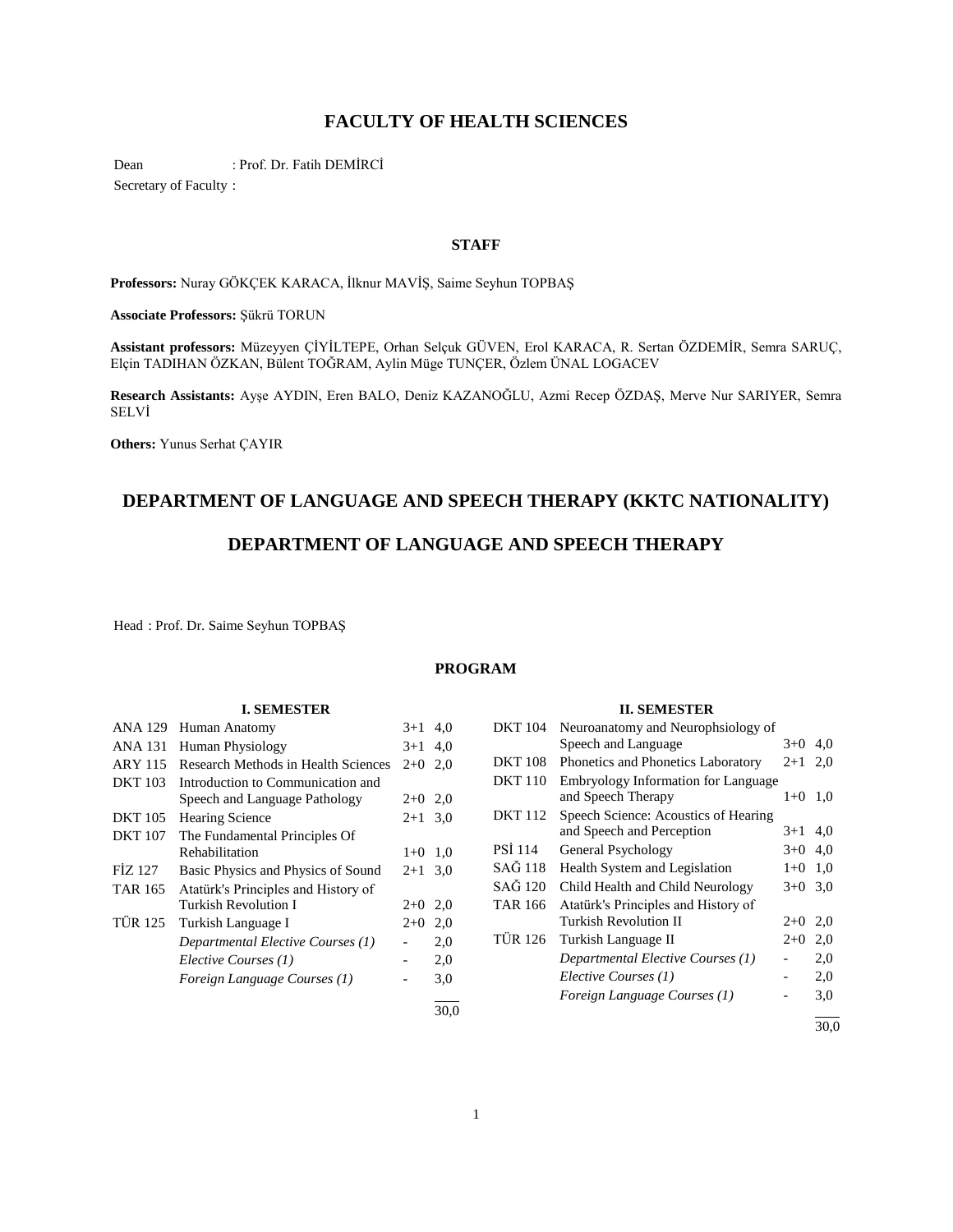# **III. SEMESTER**

| <b>DKT 204</b> | <b>Applied Behavior Analysis</b>  | $3+0$     | 4.0  |
|----------------|-----------------------------------|-----------|------|
| <b>DKT 207</b> | Ear Nose Throat Diseases and      |           |      |
|                | Craniofacial Anomalies            | $3+0$ 4,0 |      |
| <b>DKT 214</b> | Introduction to Cognitive         |           |      |
|                | Neuroscience                      | $2+0$ 3.0 |      |
| DKT 219        | Pharmacology for Speech and       |           |      |
|                | Language Therapists               | $1 + 0$   | 1,0  |
| <b>DKT 221</b> | Audiology in Speech and Language  |           |      |
|                | Therapy I                         | $3+1$     | 4.0  |
| <b>DKT 223</b> | Psycholinguistics: Language       |           |      |
|                | Acquisition, Theories and Speech  |           |      |
|                | Delay                             | $3+1$     | 4,0  |
| <b>DKT 225</b> | Clinical Linguistics I            | $2+0$     | 2,0  |
| <b>IST 241</b> | <b>Biostatistics</b>              | $3+0$     | 4.0  |
|                | Departmental Elective Courses (2) |           | 4.0  |
|                |                                   |           | 30.0 |

# **V. SEMESTER**

| <b>DKT 301</b> | Neurogenic Acquired Language         |           |     |
|----------------|--------------------------------------|-----------|-----|
|                | Disorders I                          | $3+0$     | 4.0 |
| <b>DKT 303</b> | <b>Fluency Disorders I</b>           | $3+0$ 4,0 |     |
| <b>DKT 309</b> | Articulation and Phonological        |           |     |
|                | Disorders                            | $3+1$     | 4.0 |
| <b>DKT 321</b> | Introduction to Voice and Swallowing |           |     |
|                | Disorders                            | $3+0$     | 3,0 |
| <b>DKT 323</b> | School Age Language Disorders:       |           |     |
|                | Assessment and Therapy               | $3+1$     | 4.0 |
| <b>DKT 325</b> | Motor Speech Disorders: Dysarthria   |           |     |
|                | and Apraxia                          | $2+1$     | 3,0 |
| SAĞ 305        | First Aid in Health Services         | $2 + 1$   | 3,0 |
|                | Departmental Elective Courses (2)    |           | 4,0 |
|                | Elective Courses (1)                 |           | 1,0 |
|                |                                      |           |     |

#### **VII. SEMESTER**

| <b>Advanced Clinical Practicum III</b>                                    |           | $2+1210,0$ |
|---------------------------------------------------------------------------|-----------|------------|
| Basic Imaging and Analysis Methods                                        |           |            |
| in SLT                                                                    | $2+0$ 2,0 |            |
| Final Project I                                                           | $0+2$ 2,0 |            |
| Electrophysiology and Electrotherapy<br>Techniques in Speech and Language |           |            |
| Therapy                                                                   | $2+0$     | 2.0        |
| Elective Internship Courses (4)                                           |           | 12,0       |
| Departmental Elective Courses (1)                                         |           | 2,0        |
|                                                                           |           |            |
|                                                                           |           |            |

### **DEPARTMENTAL ELECTIVE COURSES**

| ANA 212 Biomechanics                     | $2+0$ 2,0 |  |
|------------------------------------------|-----------|--|
| ANA 221 Kinesiology                      | $2+0$ 2.0 |  |
| BIY 466 Introduction to Human Genetics   | $2+0$ 2,0 |  |
| DKT 211 Individuals With Special Needs   | $2+0$ 2,0 |  |
| DKT 213 Effective Speech and Diction for |           |  |
| Speech and Language Therapists           | $2+0$ 2.0 |  |
|                                          |           |  |

# **IV. SEMESTER**

| <b>DKT 206</b> | Audiology in Speech and Language  |           |     |
|----------------|-----------------------------------|-----------|-----|
|                | Therapy II                        | $2+2$ 4.0 |     |
| <b>DKT 224</b> | Childhood Language Disorders and  |           |     |
|                | Early Intervention                | $3+1$ 4.0 |     |
| DKT 226        | Clinical Linguistics II           | $2+0$ 2,0 |     |
| <b>DKT 228</b> | Clinical Phonology                | $2+0$     | 2.0 |
| <b>DKT 230</b> | Computerized Speech Laboratory    | $2+1$ 2,0 |     |
| <b>DKT 232</b> | <b>Neurolinguistics</b>           | $2+0$ 2.0 |     |
| <b>DKT 234</b> | Clinical Assessment in Speech and |           |     |
|                | Language Therapy                  | $2 + 1$   | 3,0 |
| SAĞ 111        | <b>Public Health</b>              | $2+0$ 2.0 |     |
| STJ 202        | Internship I                      | $0+105.0$ |     |
|                | Departmental Elective Courses (2) |           | 4.0 |
|                |                                   |           |     |

30,0

# **VI. SEMESTER**

| <b>DKT 322</b> | Neurogenic Acquired Language                 |           |     |
|----------------|----------------------------------------------|-----------|-----|
|                | Disorders II                                 | $2+1$     | 3,0 |
| <b>DKT 324</b> | Fluency Disorders II                         | $2 + 1$   | 3,0 |
| <b>DKT 328</b> | Voice Disorders: Assessment and              |           |     |
|                | Therapy                                      | $3+1$     | 4,0 |
| <b>DKT 330</b> | Speech and Language Therapy for              |           |     |
|                | Patients with Cleft Lip and Palate           | $2+1$     | 3,0 |
| <b>DKT 332</b> | <b>Swallowing Disorders: Assessment</b>      |           |     |
|                | and Therapy                                  | $3+1$     | 4.0 |
| <b>DKT 334</b> | Scientific, Medical, Professional Ethics 2+0 |           | 2.0 |
| STJ 302        | Internship II                                | $0+105.0$ |     |
|                | Departmental Elective Courses (2)            |           | 3,0 |
|                | Elective Courses (1)                         |           | 3,0 |
|                |                                              |           |     |

30,0

### **VIII. SEMESTER**

| <b>DKT410</b>  | <b>Advanced Clinical Practicum IV</b> |           | $2+1210,0$ |
|----------------|---------------------------------------|-----------|------------|
| <b>DKT418</b>  | Life Long Counselling in Speech-      |           |            |
|                | Language Therapy: Family, School      |           |            |
|                | and Clinic                            | $2+0$ 2,0 |            |
| <b>DKT 420</b> | Final Project II                      | $0+2$ 2,0 |            |
| <b>DKT 422</b> | Developing Therapy Program,           |           |            |
|                | Material and Product                  | $2+0$     | 2.0        |
|                | Elective Internship Courses (4)       |           | 12,0       |
|                | Departmental Elective Courses (1)     |           | 2,0        |
|                |                                       |           | 30.0       |
|                |                                       |           |            |

| DKT 215 Voice and Music for Speech and                 |           |  |
|--------------------------------------------------------|-----------|--|
| Language Therapists                                    | $2+0$ 2.0 |  |
| DKT 218 Functional Communication Training $2+0$ 2,0    |           |  |
| DKT 222 Nonverbal Communication and Sign               |           |  |
| <b>Systems</b>                                         | $2+0$ 2.0 |  |
| DKT 236 Play and Activity Based Intervention $2+0$ 2,0 |           |  |

30,0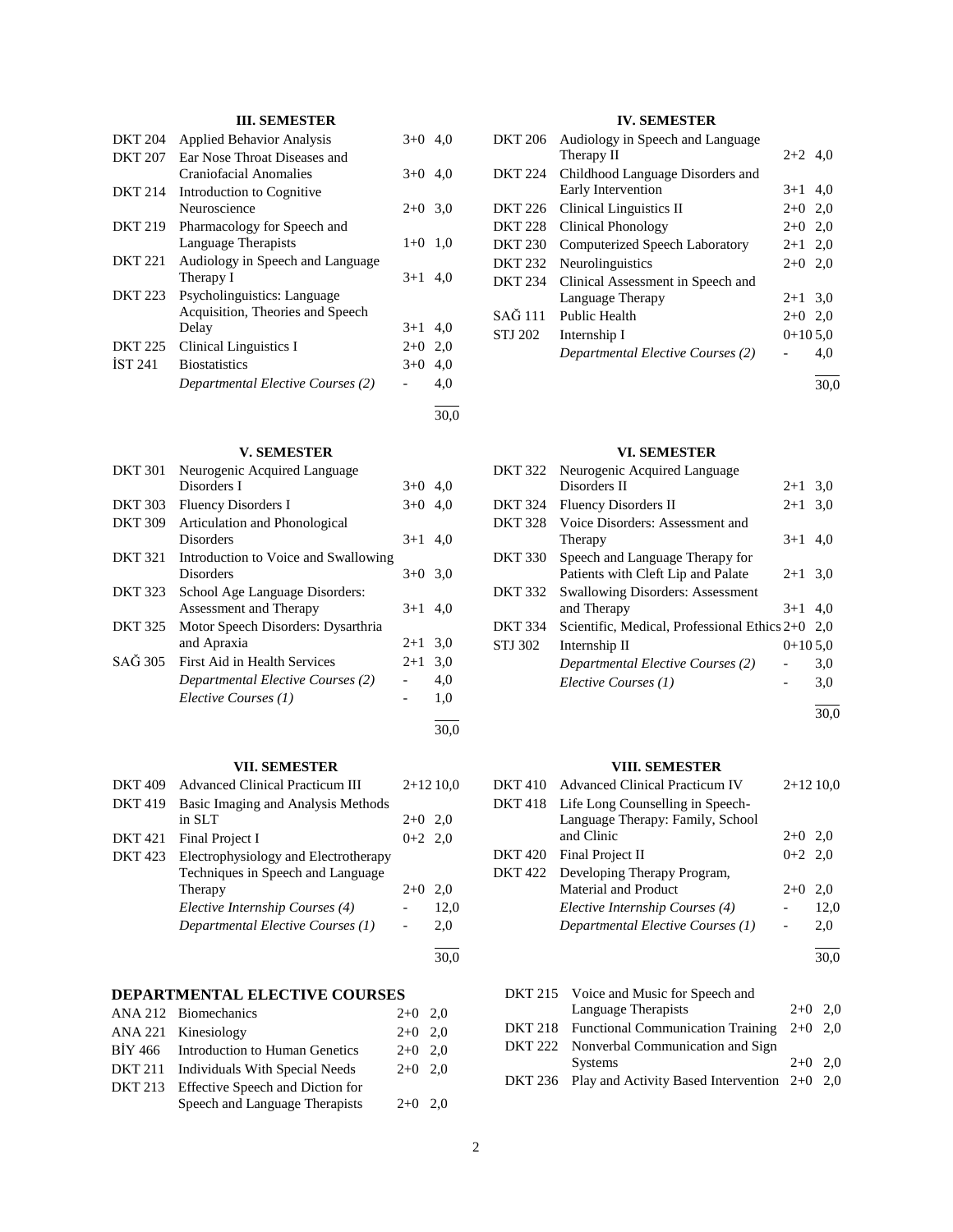| <b>DKT 310</b> | Alternative and Augmentative                  |           |     |
|----------------|-----------------------------------------------|-----------|-----|
|                | Communication Systems and                     |           |     |
|                | Technologies                                  | $2+0$ 2,0 |     |
| <b>DKT 311</b> | Working With Families in Speech and           |           |     |
|                | Language Therapy                              | $2+0$     | 2,0 |
| <b>DKT 313</b> | Speech and Language Therapy in                |           |     |
|                | <b>Intellectual and Multiple Disabilities</b> | $2+0$ 2,0 |     |
| <b>DKT 314</b> | Speech Therapy and Rehabilitation             |           |     |
|                | for the Hearing Impaired                      | $2+0$     | 2,0 |
| <b>DKT 315</b> | Special Practices in Speech and               |           |     |
|                | Language Therapy for Individuals              |           |     |
|                | with Autism                                   | $2+0$ 2,0 |     |
| <b>DKT 318</b> | Introduction to Language Disorders in         |           |     |
|                | <b>Bilingual and Multilingual Cultures</b>    | $2+0$     | 2,0 |
| <b>DKT 319</b> | Child Psychology and Adaptation               |           |     |
|                | Problems                                      | $2+0$ 2,0 |     |
| <b>DKT 320</b> | Speech and Language Therapy in                |           |     |
|                | <b>Psychiatric Disorders</b>                  | $2+0$     | 2,0 |
| <b>DKT 326</b> | Basic Knowledge of Ortodontics and            |           |     |
|                | <b>Denture Prosthesis</b>                     | $1+0$     | 1,0 |
| <b>DKT 407</b> | Overview of Evidence Based Practice           |           |     |
|                | in Speech and Language Therapy                | $2+0$     | 2,0 |
| <b>DKT 408</b> | Gerontology-Introduction to                   |           |     |
|                | Geriatrics                                    | $2+0$     | 2,0 |
| <b>DKT</b> 413 | Specific Learning Disabilities:               |           |     |
|                | Dyslexia and Dysgraphia                       | $2+0$ 2.0 |     |
| <b>DKT 415</b> | Pediatric Feeding and Swallowing              |           |     |
|                | <b>Disorders</b>                              | $2+0$     | 2,0 |
|                |                                               |           |     |
|                | <b>ELECTIVE COURSES</b>                       |           |     |
| <b>ARY 412</b> | Overview of Qualitative Research $2+0$ 2,0    |           |     |

| <b>BEÖ 155</b>           | Physical Education                   | $2+0$ 2,0 |     |
|--------------------------|--------------------------------------|-----------|-----|
| <b>BİL 150</b>           | Fundamentals of Information          |           |     |
|                          | Technology                           | $4 + 0$   | 5,0 |
| <b>DKT 217</b>           | Interpersonal Interaction            | $1+0$     | 1,0 |
| <b>DKT 220</b>           | Recognition of Self/Others and       |           |     |
|                          | <b>Communication Management</b>      | $1+0$     | 1,0 |
| <b>DKT 317</b>           | Coping With Stress                   | $1+0$     | 1,0 |
| <b>DKT417</b>            | Overview of Single-Subject           |           |     |
|                          | Research                             | $2+0$     | 2,0 |
|                          | ING 225 (Eng) Academic English I     | $3+0$     | 3,0 |
|                          | ING 226 (Eng) Academic English II    | $3+0$ 3,0 |     |
|                          | ING 325 (Eng) Academic English III   | $3+0$ 3,0 |     |
| <b>IST 348</b>           | <b>Bioistatistical Practices</b>     | $2+0$     | 2,0 |
| <b>KÜL 199</b>           | <b>Cultural Activities</b>           | $0+2$ 2,0 |     |
| <b>MÜZ 155</b>           | <b>Turkish Folk Music</b>            | $2+0$     | 2,0 |
| <b>MÜZ 157</b>           | <b>Traditional Turkish Art Music</b> | $2+0$     | 2,0 |
| <b>PSI 231</b>           | Development and Learning             |           |     |
|                          | Psychology                           | $2+0$ 2,0 |     |
| <b>SAN 155</b>           | <b>Hall Dances</b>                   | $0+2$     | 2,0 |
| <b>SNT 155</b>           | History of Art                       | $2+0$     | 2,0 |
| SOS 119                  | Introduction to Sociology            | $3+0$     | 4,0 |
| SOS 155                  | Folkdance                            | $2+0$     | 2,0 |
| <b>THU 203</b>           | <b>Community Services</b>            | $0 + 2$   | 3,0 |
| <b>TÜR 120</b>           | Turkish Sign Language                | $3+0$     | 3,0 |
|                          |                                      |           |     |
|                          | <b>FOREIGN LANGUAGE COURSES</b>      |           |     |
| İNG 177 (Eng) English I  |                                      | $3+0$     | 3,0 |
| İNG 178 (Eng) English II |                                      | $3+0$     | 3,0 |
|                          | ING 179 (Eng) Advanced English I     | $3 + 0$   | 3,0 |

 $i$ NG 180 (Eng) Advanced English II  $3+0$  3,0

# **DEPARTMENT OF SOCIAL SERVICES (KKTC NATIONALITY)**

# **DEPARTMENT OF SOCIAL SERVICES**

Head : Prof. Dr. Nuray GÖKÇEK KARACA

# **PROGRAM**

| <b>I. SEMESTER</b> |                                     |                          |      |                    | <b>II. SEMESTER</b>                 |                          |     |
|--------------------|-------------------------------------|--------------------------|------|--------------------|-------------------------------------|--------------------------|-----|
| <b>ARY 117</b>     | Research Methods in Social Work     | $3+0$ 3.0                |      | <b>ANP 104</b>     | Social Anthropology                 | $2+0$ 3,0                |     |
| <b>FEL 107</b>     | Philosophy                          | $2+0$ 2.0                |      | <b>HUK 138</b>     | <b>Constitutional Law</b>           | $3+0$ 4,0                |     |
| <b>HUK 139</b>     | Fundamental Concepts of Law         | $3+0$ 3.0                |      | ILT115             | <b>Communication Skills</b>         | $2+0$ 2,0                |     |
| <b>IKT 129</b>     | Economics                           | $3+0$ 3.0                |      | IST <sub>124</sub> | <b>Statistics</b>                   | $3+0$ 3.0                |     |
| <b>MAT 807</b>     | <b>Fundamentals of Mathematics</b>  | $3+0$ 3.0                |      | <b>PSI</b> 114     | General Psychology                  | $3+0$ 4,0                |     |
| <b>SHZ 103</b>     | Introduction to Social Work         | $3+0$ 3.0                |      | <b>SHZ 104</b>     | Field Experience in Social Work     |                          |     |
| SOS 119            | Introduction to Sociology           | $3+0$ 4,0                |      |                    | Settings                            | $1+1$ 2,0                |     |
| <b>TAR 165</b>     | Atatürk's Principles and History of |                          |      | SIY 104            | <b>Political Science</b>            | $3+0$ 3.0                |     |
|                    | <b>Turkish Revolution I</b>         | $2+0$ 2,0                |      | <b>TAR 166</b>     | Atatürk's Principles and History of |                          |     |
| <b>TÜR 125</b>     | Turkish Language I                  | $2+0$ 2,0                |      |                    | <b>Turkish Revolution II</b>        | $2+0$ 2,0                |     |
|                    | Elective Courses (1)                | $\overline{\phantom{a}}$ | 2,0  | <b>TÜR 126</b>     | Turkish Language II                 | $2+0$ 2,0                |     |
|                    | Foreign Language Courses (1)        | $\overline{\phantom{a}}$ | 3,0  |                    | Elective Courses (1)                |                          | 2,0 |
|                    |                                     |                          |      |                    | Foreign Language Courses (1)        | $\overline{\phantom{a}}$ | 3,0 |
|                    |                                     |                          | 30.0 |                    |                                     |                          |     |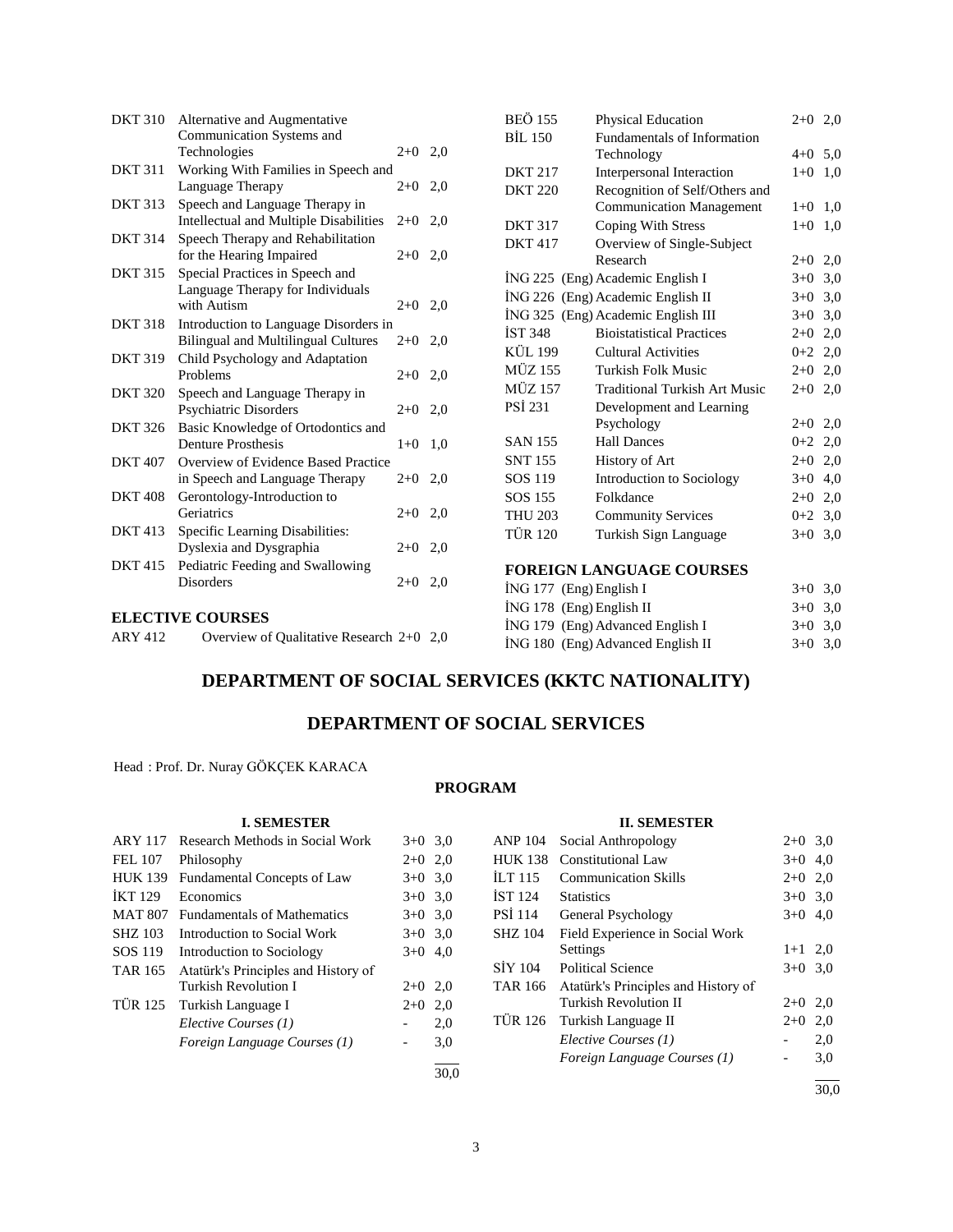# **III. SEMESTER**

|         | CEK 205 Social Policy                    | $3+0$ 4.0              |      |
|---------|------------------------------------------|------------------------|------|
|         | SHZ 211 School Social Work               | $3+0$ 4,0              |      |
| SHZ 223 | Social Work Legislation                  | $3+0$ 4.0              |      |
|         | SHZ 225 Human Behavior and Environment I | $3+0$ 4.0              |      |
| SOS 222 | Social Structure of Turkey               | $3+0$ 4.0              |      |
|         | Departmental Elective Courses (3)        | $\Delta \sim 10^{-11}$ | 10.0 |
|         |                                          |                        |      |

30,0

30,0

30,0

# **V. SEMESTER**

| SHZ 313        | Social Work Management            | $3+0$ 4.0 |     |
|----------------|-----------------------------------|-----------|-----|
| <b>SHZ 314</b> | Criminality and Social Work       | $2+0$ 3.0 |     |
| SHZ 325        | Theories of Social Services I     | $3+2$ 6.0 |     |
| SHZ 327        | Gender and Social Work            | $3+0$ 3.0 |     |
| SHZ 329        | Labor Relations and Social Work   | $3+0$ 3.0 |     |
|                | Departmental Elective Courses (3) |           | 8,0 |
|                | Elective Courses (1)              | $-$       | 3,0 |
|                |                                   |           |     |

# **VII. SEMESTER**

|         | SHZ 423 Theories of Social Services III | $3+2$ 6.0  |
|---------|-----------------------------------------|------------|
|         | SHZ 425 Graduation Project I            | $2+5$ 10,0 |
| STJ 411 | Social Work Training I                  | $0+1414.0$ |
|         |                                         |            |

# **DEPARTMENTAL ELECTIVE COURSES**

| <b>ARY 412</b> | Overview of Qualitative Research         | $2+0$ 2,0      |
|----------------|------------------------------------------|----------------|
| <b>DKT 211</b> | <b>Individuals With Special Needs</b>    | $2+0$ 2,0      |
| <b>ETK 209</b> | Scientific and Professional Ethics       | $2+0$ 3,0      |
| <b>PSI 213</b> | Developmental Psychology                 | $2+0$ 2,0      |
| <b>PSI 233</b> | Social Psychology                        | $2+0$ 2,0      |
| SAĞ 111        | Public Health                            | $2+0$ 2.0      |
| SAĞ 122        | Health System and Legislation            | $2+0$ 2,0      |
| SAĞ 226        | <b>Health Policies</b>                   | $2+0$ 3,0      |
| SAĞ 305        | First Aid in Health Services             | $2 + 1$<br>3,0 |
| <b>SHZ 207</b> | Human Rights and Social Work             | $3+0$ 3.0      |
| <b>SHZ 209</b> | Non-Governmental Organizations           |                |
|                | and Social Work                          | $2+0$ 3.0      |
| <b>SHZ 210</b> | Field Work                               | $1+2$ 4,0      |
| <b>SHZ 213</b> | Recognition of Self/Others and           |                |
|                | <b>Communication Management</b>          | $2+0$<br>1,0   |
| SHZ 214        | The Welfare Systems                      | $3+0$<br>3,0   |
| SHZ 215        | Interviewing Methods and                 |                |
|                | Techniques in Social Work                | $3+0$ 3.0      |
| SHZ 217        | <b>Innovative Social Work Approaches</b> | $2+0$ 2,0      |
| <b>SHZ 218</b> | <b>Health Sociology</b>                  | $2+0$ 2,0      |
| SHZ 219        | Innovation in Social Work                | $2+0$ 2,0      |
| <b>SHZ 221</b> | <b>Presentation Skills</b>               | $3+0$ 3,0      |
| <b>SHZ 222</b> | Applications in Social Work              | $0+3$ 3,0      |
| <b>SHZ 317</b> | Arts and Social Work                     | $2+0$ 2,0      |
| <b>SHZ 320</b> | Families of Disabled Children            | $2+0, 2, 0$    |

# **IV. SEMESTER**

| <b>CEK 214</b> | <b>Social Planning</b>            | $3+0$ 4,0 |     |
|----------------|-----------------------------------|-----------|-----|
| <b>İSL 228</b> | <b>Public Administration</b>      | $3+0$ 3.0 |     |
| <b>SHZ 205</b> | Social Problems                   | $3+0$ 5.0 |     |
| <b>SHZ 206</b> | Social Security and Social Work   | $3+0$ 5.0 |     |
| <b>SHZ 212</b> | Record-Keeping and Reporting in   |           |     |
|                | Social Work                       | $3+0$ 4.0 |     |
| SHZ 226        | Human Behavior and Environment II | $3+0$     | 4.0 |
|                | Departmental Elective Courses (2) |           | 5,0 |
|                |                                   |           |     |

30,0

# **VI. SEMESTER**

| SHZ 310 Migration and Social Work                   | $3+0$ 4.0 |      |
|-----------------------------------------------------|-----------|------|
| SHZ 318 Medical and Psychiatric Social Work 3+0 4,0 |           |      |
| SHZ 326 Theories of Social Work II                  | $3+2$ 6,0 |      |
| SHZ 344 Poverty and Social Work                     | $3+0$ 3.0 |      |
| Departmental Elective Courses (4)                   |           | 10,0 |
| Elective Courses (1)                                |           | 3.0  |
|                                                     |           |      |

30,0

# **VIII. SEMESTER**

|         | SHZ 426 Graduation Project II | $2+5$ 10.0 |
|---------|-------------------------------|------------|
| STJ 412 | Social Work Training II       | $0+2020.0$ |
|         |                               |            |

30,0

| <b>SHZ 321</b>          | Sports and Social Work                    | $2+0$ 2,0 |            |  |  |
|-------------------------|-------------------------------------------|-----------|------------|--|--|
| SHZ 323                 | Child Protection and Care Systems         | $2+0$ 2,0 |            |  |  |
| SHZ 324                 | <b>Street Social Work</b>                 | $2+0$ 2,0 |            |  |  |
| <b>SHZ 328</b>          | Measurement and Evaluation in             |           |            |  |  |
|                         | <b>Social Services</b>                    | $3+0$ 3.0 |            |  |  |
| SHZ 331                 | Urbanization and Social Work              | $3+0$ 3,0 |            |  |  |
| SHZ 332                 | Social Work with Disabled People          | $2+0$ 2,0 |            |  |  |
| SHZ 333                 | Social Responsibility                     | $2+0$ 2,0 |            |  |  |
| <b>SHZ 334</b>          | Family, Social Support and                |           |            |  |  |
|                         | <b>Rehabilitation Counseling</b>          | $2+0$ 2,0 |            |  |  |
| SHZ 335                 | <b>Stress Management</b>                  | $2+0$ 2,0 |            |  |  |
| SHZ 336                 | Demography                                |           | $2+0$ 20,0 |  |  |
| <b>SHZ 338</b>          | <b>International Norms of Social Work</b> | $3+0$ 3,0 |            |  |  |
| <b>SHZ 340</b>          | Social Policy, Theory and                 |           |            |  |  |
|                         | Applications                              | $2+0$ 2,0 |            |  |  |
| SHZ 342                 | Forensic Social Work                      | $3+0$ 3,0 |            |  |  |
| <b>SHZ 409</b>          | Social Work With the Elderly              | $2+0$ 2,0 |            |  |  |
| <b>SHZ 415</b>          | Social Work With Families, Children       |           |            |  |  |
|                         | and Young People                          | $2+0$ 3,0 |            |  |  |
| SHZ 416                 | Social Work in Disasters                  | $2+0$ 2,0 |            |  |  |
| SOS 213                 | Recent Developments in Sociology          | $2+0$ 2,0 |            |  |  |
|                         |                                           |           |            |  |  |
| <b>ELECTIVE COURSES</b> |                                           |           |            |  |  |
|                         |                                           |           |            |  |  |

| BEÖ 155 | <b>Physical Education</b>   | $2+0$ 2.0 |  |
|---------|-----------------------------|-----------|--|
| BİL 150 | Fundamentals of Information |           |  |
|         | Technology                  | $4+0$ 5.0 |  |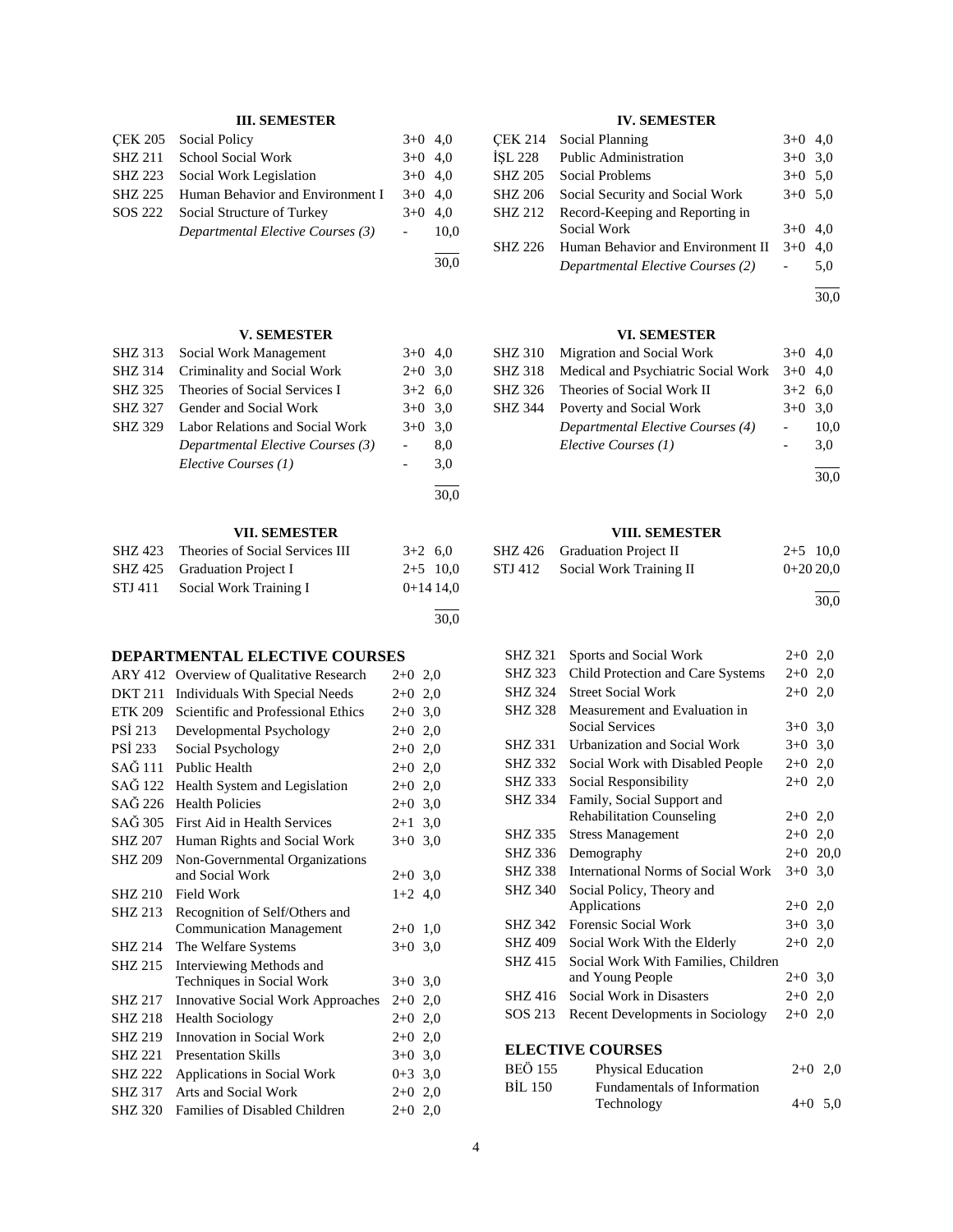|                | ING 225 (Eng) Academic English I     | $3+0$ 3.0 |  |
|----------------|--------------------------------------|-----------|--|
|                | ING 226 (Eng) Academic English II    | $3+0$ 3.0 |  |
|                | İNG 325 (Eng) Academic English III   | $3+0$ 3,0 |  |
| KÜL 199        | <b>Cultural Activities</b>           | $0+2$ 2,0 |  |
| MÜZ 155        | Turkish Folk Music                   | $2+0$ 2,0 |  |
| <b>MÜZ 157</b> | <b>Traditional Turkish Art Music</b> | $2+0$ 2.0 |  |
| <b>SAN 155</b> | <b>Hall Dances</b>                   | $0+2$ 2,0 |  |
| <b>SNT 155</b> | History of Art                       | $2+0$ 2,0 |  |
| SOS 155        | Folkdance                            | $2+0$ 2,0 |  |
|                |                                      |           |  |

| <b>THU 203</b>                  | <b>Community Services</b> | $0+2$ 3.0 |  |  |  |  |
|---------------------------------|---------------------------|-----------|--|--|--|--|
| <b>TÜR 120</b>                  | Turkish Sign Language     | $3+0$ 3.0 |  |  |  |  |
|                                 |                           |           |  |  |  |  |
| <b>FOREIGN LANGUAGE COURSES</b> |                           |           |  |  |  |  |
| ING 177 (Eng) English I         | $3+0$ 3.0                 |           |  |  |  |  |

| ING 178 (Eng) English II          | $3+0$ 3.0 |  |
|-----------------------------------|-----------|--|
| ING 179 (Eng) Advanced English I  | $3+0$ 3.0 |  |
| ING 180 (Eng) Advanced English II | $3+0$ 3.0 |  |

# **COURSE CONTENTS**

#### **ANA 129 Human Anatomy 3+1 4,0**

Definition and Terminology of Anatomy; Organization of Body; Anatomical Positioning; Anatomical Structures of Human Body; Cell, Tissues, Membranes; Central and Peripheral Nervous System; Motor System; Anatomy of Head and Neck; Voice, Articulation, Hearing, Respiration, Swallowing and Resonance Structures; Muscles, Bones, Nerves; Imaging of Anatomical Structures.

# **ANA 131 Human Physiology 3+1 4,0**

Definitions and Terminology of Physiology; Functional Processing and Mechanisms of Anatomic Structures of Human Body; Cell Physiology; Neural and Hormonal Mechanism; Neural Transmission; Physiology of Central and Peripheral Nervous System; Muscle Physiology; Physiology of Respiratory System; Head and Neck Physiology; Physiology of Resonators and Articulatory Systems and Hearing, Voice, and Swallowing Mechanisms.

#### **ANA 212 Biomechanics 2+0 2,0**

Basic Terms and Principles Related to Biomechanics; Examination of Biomechanics of the Musculoskeletal System in Phonation, Articulation, Resonance and Swallowing Disorders; Valve and Lever Mechanisms in Speech and Swallowing System: Anatomical connections of these mechanisms, Forces of joints, Stability of joints and Functioning of connections, Biomechanical properties of tissues and joints that constitute this mechanism (muscle tendons, ligaments); Clinical Cases.

### **ANA 221 Kinesiology 2+0 2,0**

Physiological Properties, Mechanics and Pathomechanics of Muscles, Bones and Joints in Articulators and Respiratory Mechanism That Allow Phonation, Articulation, Resonance and Swallowing Functions; Normal and Pathological Neuromuscular Movements of These Structures; Use of Subjective and Objective Methods of Evaluation in Kinesiology (Goniometric Measurements, Palpation, Breathing Tests).

# **ANP 104 Social Anthropology 2+0 3,0**

Definition of Anthropology; Sub-disciplines of Anthropology; History of Anthropology; Human Evolution; Research Areas in Social Anthropology; Primitive Society; Theories of Social Anthropology: Evolutionary school, Diffusionist school, Functionalist school, Structuralist school; Concept and Theory of Culture: Cultural processes;

Lineage, Family and Kinship Relations: Modes of marriage, Kinship systems; Religion: Worship, Magic, Taboo, Rituals, Totem, Mythology.

**ARY 115 Research Methods in Health Sciences 2+0 2,0** Basic Concepts: Science, Method, Theory, Hypothesis, Paradigm, Deductive and inductive reasoning; Subjective and Objective Views; Scientific Knowledge Approaches: Age of enlightenment (age of reason), Differentiation of social sciences and natural sciences, Positivist approach, Interpretive approach; Different Methods in Health Sciences; Data Collecting and Measurement Techniques; Basic Research Methods: Descriptive, Correlational, Comparative, Experimental Research Types, Observation, Interview, Test, Scales; From Problem Solving to Scientific Research; Scientific Ethics; Sample Research Topics.

**ARY 117 Research Methods in Social Work 3+0 3,0** Basic Concepts: Science, Method, Theory, Hypothesis, Paradigm, Deduction, Induction, Subject, Object; Approaches to Scientific Knowledge: Enlightenment, Distinction between social and natural sciences, Positivist approach, Hermeneutical approach; Methodological Differences in Health Sciences; Techniques of Data Collection and Measurement; Basic Research Methods: Descriptive, Correlational, Casual-comparative, Empirical researches; Basic Research Techniques: Observation, Interview, Test, Questionnaire, Scale; Relations between Scientific Research and Problem Solving; Scientific Research Ethics; Research Subjects in Social Work and Sampling.

**ARY 412 Overview of Qualitative Research 2+0 2,0** Transformation of Scientific Paradigm; Similarities and Differences of Quantitative and Qualitative Research; Qualitative Research Methods; Qualitative Research Process; Sampling in Qualitative Research; Data Collection Methods in Qualitative Resarch: Interview, Focus group interviews, Observation, Document analysis; Use of Metaphor; Qualitative Data Analysis; Reliability and Validity in Qualitative Research; Action Research; Contribution of Qualitative Research to Science.

# **BEÖ 155 Physical Education 2+0 2,0**

Definition of Physical Education and Sports; Aims, Disadvantages of Inactive Life; Various Activities for Physical Education; Recreation; Human Physiology; First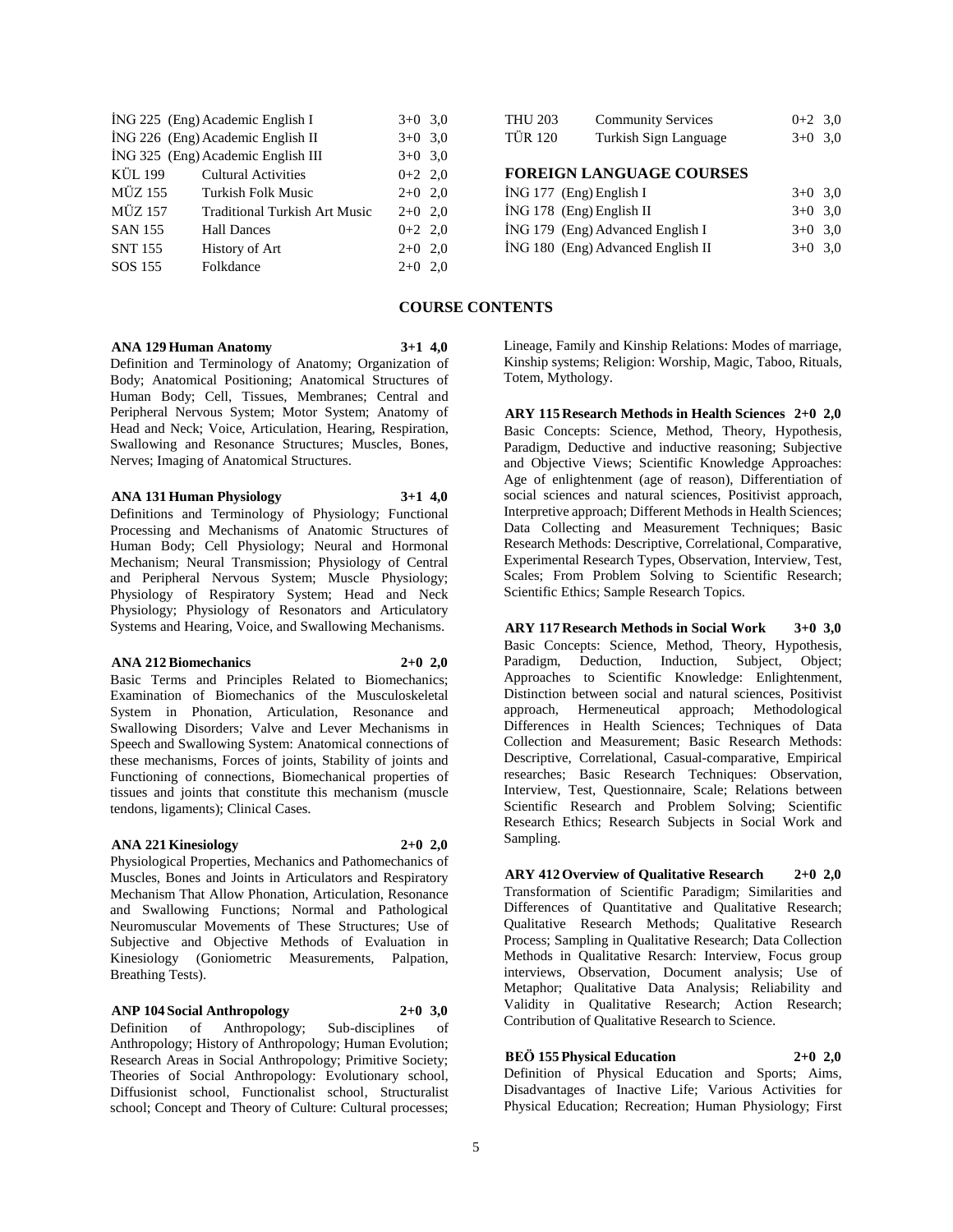Aid; Sports Branches: Definition, Rules and Application; Keep Fit Programs.

# **BİL 150 Fundamentals of Information Technology 4+0 5,0**

Introduction to Computer: History of Computer; Operating Systems: Introduction to operating systems; Office Software-Word Processors and Document Systems: General Characteristics of the Office Software; Office-Software-Spreadsheets Programs: Spreadsheets Programs; Office Software-Presentation Programs: Presentation Programs; E Mail-Personal Communication Management: General Characteristics of the E Mailing System; Effective use of the Internet and Internet Security; Network Technologies. Computer Hardware and Error Detection: Types of Computers; Social Networks and Social Media: Social Media and Introduction to Social Media; Special Application Software: Multimedia; Law and Ethics of Informatics: Intellectual Property and Informatics Law; E-Learning: Developments in E-Learning; E-Government Applications; Computer and Network Security; Latest Strategic of Informatics: Factors Technological Developments.

**BİY 466 Introduction to Human Genetics 2+0 2,0** Overview of Genetics; Basics and Prevalence of Genetic Disorders; Pathogenesis of Disorders; Chromosomal Disorders and Genetic Consultation; Single-cell Disorders and Genetic Consultation; Autosomal Dominant Disorders, Autosomal Recessive Disorders, X-Chromosome Disorders; Molecular Bases of Metabolic Disorders; Molecular Bases of Disorders with Non-Mendelian Patterns of Heredity; Hereditary Bases of Prevalent Disorders; Approaches to Clinical Problems: Infertility (Male- Female), Fetal Losses, Mental Retardation, Cancer; Information about Population Scanning; Importance of Hereditary Disorders in Language and Speech Disorders.

# **ÇEK 205 Social Policy 3+0 4,0**

Basic Concepts; Objectives and Scope of Social Policies; Tools and Limitations of Social Policies; Historical Development of Social Policies in Turkey and World; Comparative Analysis of Social Policies; National and International Dimensions of Social Policies; International Social Policy Organizations and Theirs Functions in Social Policy; Financing of National Social Policies; Basic and Current Topics of Study.

#### **ÇEK 214 Social Planning 3+0 4,0**

Institutional Fundamentals of Planning and Social Planning: Economic and social context of development planning, Definition of social planning, Relationships between social planning and social development, Planning typologies, Planning Strategies; Planning in Turkey and Social Planning: Historical development of planning in Turkey, Legal basis and structure of planning organization in Turkey, Social contents and qualifications of development plans in Turkey, Turkish Development Plans in terms of social planning approaches; Social Problems and Social Planning Applications in the Planned Period in Turkey.

#### **DKT 103 Introduction to Communication and Speech and Language Pathology 2+0 2,0**

An Overview of the Profession; History of Speech and Language Therapy in the World and in Turkey; Job Description of Speech and Language Therapist; Causes, Types, Characteristics and Classification of Communication Disorders; Language and Speech Disorders in Terms of Clinical and Educational Criteria; Speech Disorders: Language disorders, Articulatory and phonological disorders, Stuttering, Hearing impairment, Voice disorders, Neurogenic communication disorders.

# **DKT 104 Neuroanatomy and Neurophsiology of Speech and Language**

The Anatomical, Physiological, Neurological and Neuroanatomical Bases of Speech and Language; Central and Peripheral Nervous System: Brain and the peripheral organs etc.; Functions of Speech and Language According to Localization and Holistic Views; Functional Asymmetry; Neuroplasticity; Functions of Peripheral Organs in Speech.

# **DKT 105 Hearing Science 2+1 3,0**

Hearing Science; Profession of Audiology: Definition, Scope; Audiology System; Structure, anatomy and physiology of ear, Its function of hearing; Auricular Signal, Its Acoustic Features; Frequency, Volume and Temporal Discrimination; Psychoacoustics and the Perception of Voice; Processing of Acoustic Signal; Processes and Models of Acoustic Perception; Acoustic Vigilance and Progress of Acoustic Perception.

# **DKT 107 The Fundamental Principles Of Rehabilitation 1+0 1,0**

Basic Concepts and Principles of Rehabilitation; Definitions and Concepts of Insufficiency, Disability, Impairment and Language Disorders; Interdisciplinary and Multidisciplinary Studies; ICF-The International Classification of Functionality, Disability and Health: Functional evaluation of insufficiency and disability in individuals with languagespeech, voice and swallowing disorders and Rehabilitation of people with these disorders.

**DKT 108 Phonetics and Phonetics Laboratory 2+1 2,0** Phonetics: Terms and concepts; Speech Organs and Their Functions; Characteristics of Speech Sounds; Vowels; Consonants; Minimal and Maximal Distinctions; Distinctive Features; Theories of Speech Production; Phonation and Voice Quality; Suprasegmental Features; International Phonetic Transcription; Sound Inventory of Turkish; Phonetic Analysis Techniques; Acoustic and Aerodynamic Measurement Tools.

**DKT 110 Embryology Information for Language and Speech Therapy 1+0 1,0** Definition of Embryology; Importance of Embryology for Language and Speech Therapists; Embryological Development; Fetus Term; Segmentation; Blastulation; Gastrulation; Formation of Neurulation and Germs Folium: Formation of ectoderm, Formation of mesoderm, Formation of endoderm; Organogenesis: Formation of eye, Formation of nervous system, Development of lip and palate: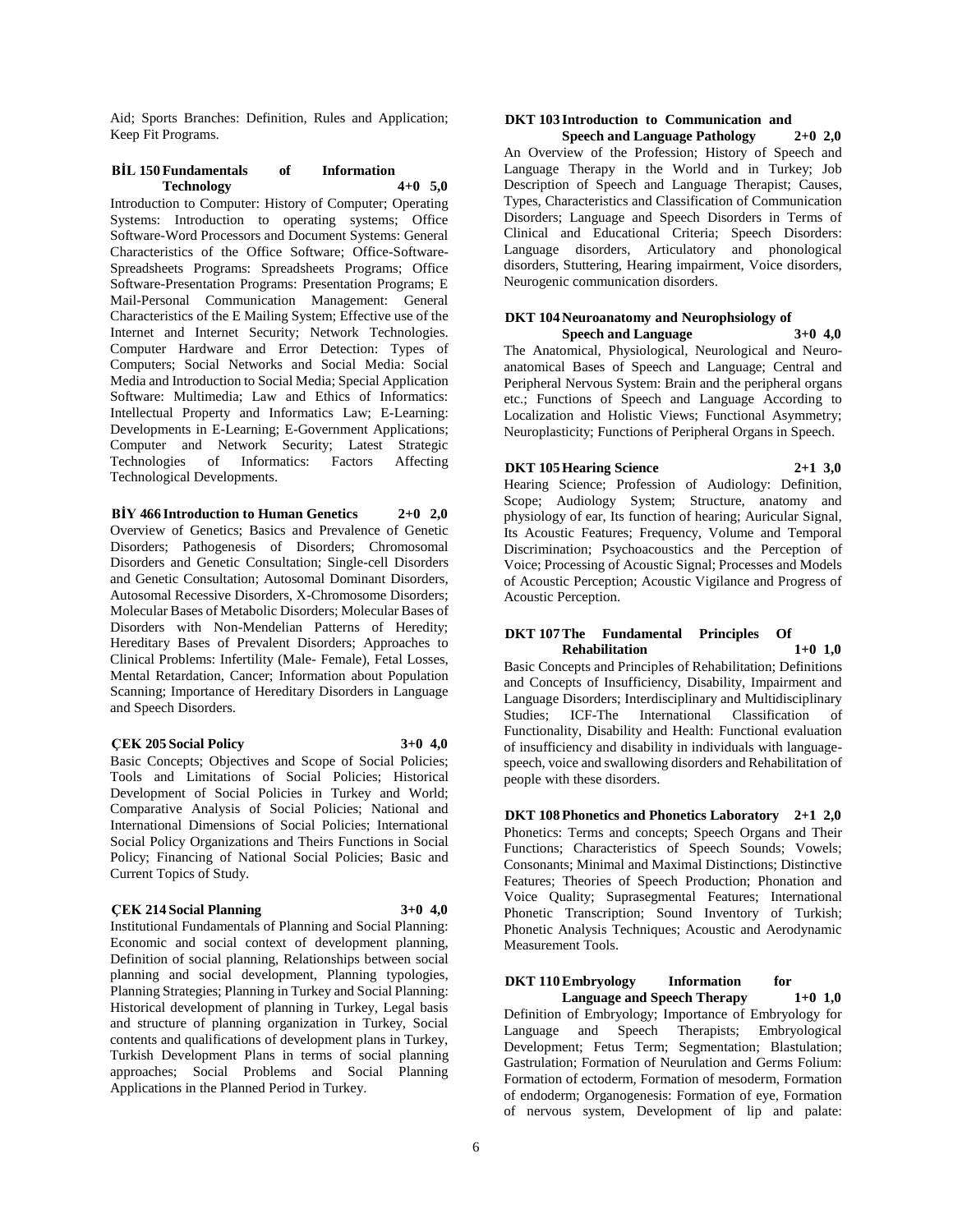Embryology of the lip and palate, Spaces of the cleft lip and palate, Embryology of lips and palates, Development of craniofacial, Bones of the skull development, Theories, combination of extensions, mesodermal migration.

#### **DKT 112 Speech Science: Acoustics of Hearing and Speech and Perception 3+1 4,0**

Acoustic Features of Hearing and Speech: Physics of Sound, Sound waves, Frequency, Loudness, Period, Volume, Pitch and Intensity; Phonetics: Related concepts; Speech Sounds, Phonetic Transcription Techniques; IPA; Phonetic Inventory of Turkish, Articulatory Phonetics, Auditory Phonetics.

**DKT 204 Applied Behavior Analysis 3+0 4,0** Definition, Characteristics and Principles of Applied Behavior Analysis; Collection of Data Related to Behavior and Behavior Measurement, and Data Graphics; Writing Behavioral Goals; Methods of Behavior Measurement; Interpreting Graphs Related to Behavior; Methods of Reinforcing Proper Behaviors; Effective Reinforcement Techniques; Other Methods Used for the Elimination of Improper Behaviors; Prevention of Problem Behaviors; Preparing a Plan for Behavior Change.

#### **DKT 206 Audiology in Speech and Language Therapy II 2+2 4,0**

Language and Speech Disorders in Hearing Loss; Language and Speech Assessment in Hearing Loss; Basic Mechanism, Implementation and Assessment of Cochlear Implant; Aims and Principles of Cochlear Implant Rehabilitation in Children and Adults; Assessment of Evaluation After Implantation; Language and Speech Therapy and Rehabilitation Methods for Hearing Problems.

#### **DKT 207 Ear Nose Throat Diseases and Craniofacial Anomalies 3+0 4,0**

Otolaryngological Information; Hearing Organ: Ear, Ear structure, Anatomy and physiology of ear, Functions of ear; Ear, Nose, Throat Diseases That Affect Communication, Language and Speech: Outer ear diseases, Middle and inner ear diseases and Face anomalies; Importance of Knowledge of Ear Nose Throat Diseases for Speech and Language Therapists; Clinical Practice.

**DKT 211 Individuals With Special Needs 2+0 2,0** Definitions and Terminology Related to Special Educational Needs; Main Groups with Special Needs: Mentally handicapped individuals, Individuals with pervasive developmental disorder, Individuals with hearing loss, Visually impaired individuals, Individuals with speech and language disorders, Gifted individuals, Individuals with learning difficulties, Individuals with emotional-behavioral problem; Educational Initiatives for Individuals with Special Needs; Special Education; Inclusion and Support as Special Education Services; Special Education in Early Childhood and Pre-School Periods; Special Education in Turkey; Welfare State and the Disabled in Turkey and the World; Public Policies for Persons with Disabilities: Past, present; The Quality and Quantity of Disabled Population in Turkey; Situation of Persons with Disabilities in Social Life; Situation of Persons with Disabilities in Working Life;

Search for Policies and Education Opportunities for the Disabled.

# **DKT 213 Effective Speech and Diction for Speech and Language Therapists 2+0 2,0**

Importance of Effective Speech and Accurate Pronunciation for Speech and Language Therapists; Importance and Ways of Using Voice Effectively and Economically by Organizing Respiration Mechanisms: Inhale and exhale exercises, Qualified and effective Speech; Diction Exercises; Accurate and Appropriate Intonation; Use Stress; Preparing Speech Texts and Using Effective and Accurate Diction in Presentation.

#### **DKT 214 Introduction to Cognitive Neuroscience 2+0 3,0**

Neuroscience and Cognitive Neuroscience: Scope, Historical development, Relations with other disciplines; Organization of the Nervous System; Relations of the Brain Mechanism with Psychological and Cognitive Functions; High-Level Functions; New Developments on How Emotional Brain Develops and Operates; Research on Consciousness; Visual Perception and Cognition, Thinking and Reasoning, Timing, Social Cognition, Decision Making, Cognitive Development; Metacognition and Cognitive Control Processes; Emotion Regulation; Executive Functioning; Disorders due to Central Nervous System Damage; Brain Imaging Methods and Techniques (PET, Fmri, SPECT vb.); Radiological Imaging; Neurolinguistic Approach to Speech and Language Disorders with Clinical Examples.

### **DKT 215 Voice and Music for Speech and Language Therapists 2+0 2,0**

Voice, Music and Brain; Mechanisms of Human Voice Production, Basic Information about Respiration; Nature of Respiration, Normal and Abnormal Respiration for Voice, Accurate Respiration Techniques; Accurate and Proper Use of Voice and Respiration, Clinical Practices; General Information about Mechanisms of Phonation; Vocal Chords; Resonance and Basic Concepts of Resonance; Resonator Structures, Sound Effects; Professional Voice; Factors That Affect Voice Negatively; Voice Misuse and Abuse, Voice Protection; Vocal Exercises.

# **DKT 217 Interpersonal Interaction 1+0 1,0**

Basic Concepts of Interpersonal Interaction: Interaction and communication, Elements of interaction and communication, Verbal and nonverbal communication; Linguistic and Paralinguistic Elements in Communication; Elements of Effective Communication; Communication Conflicts and Conflict Settlement; Group Dynamics and Communication; Group Life; Discourse and Context; Interpersonal Relations and Interactions in Educational Settings, Institutions, Hospitals and Everyday Life; Patient-Specialist Communication and Interaction.

**DKT 218 Functional Communication Training 2+0 2,0** Definition of Functional Communication Training; Areas of Use of Functional Communication Training; Increasing Communication Functions of Individuals and Help Them Gain New Communication Functions; Functional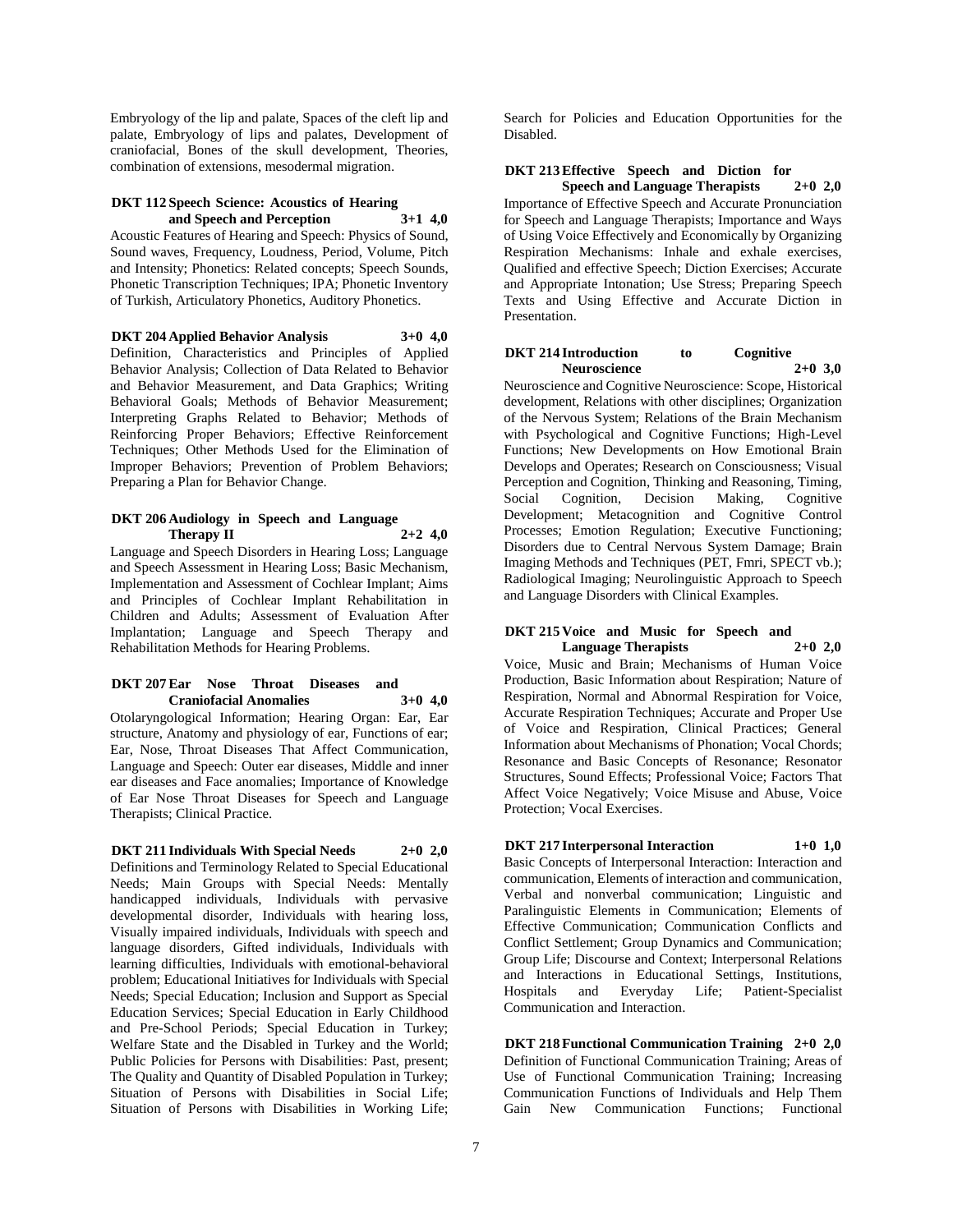Communication Training for Reducing Problem Behaviors; Stages of Teaching Functional Communication Skills; Environmental Assessment; Determining Communication Skills That Individuals Have; Techniques Used in Learning New Communication and Functions.

#### **DKT 219 Pharmacology for Speech and Language Therapists 1+0 1,0**

Definition of Pharmacology; The Concepts of Pharmacokinetics and Pharmacodynamics and Definition of Drugs; Principles of Drug Use; Health Protection; Importance of Preventive Health System: First, second and third prevention; CNS Inhibitive and Stimulative Drugs; Effects and Contraindications of Opioid Drugs; Drug and Alcohol Addiction; Non-steroidal Anti-inflammatory Drugs: Analgesics, antipyretics and anti-inflammatories; Glucocorticoids: Effects, Side effects and contraindications; Antihistamines: Effects and side effects.

#### **DKT 220 Recognition of Self/Others and Communication Management 1+0 1,0**

Recognition of Self and Other Individuals: Aims, Importance, Principles; Functions of Information Gathering; Individual Recognition Techniques and Classification of Techniques: Success, Talent, Personality, Interests and Attitude Tests; Techniques Based on Observation; Selfreport Methods: Interviews, Problem solving; Basic Concepts of Human Relations: Empathy, Sincerity, Transparency, Respect and Unconditional acceptance; Listening Techniques.

#### **DKT 221 Audiology in Speech and Language Therapy I 3+1 4,0**

Knowledge of Audiology; Scope and Definition; Importance and Necessity of Audiology for Speech and Language Therapists; Hearing Loss; Hearing Degrees; Hearing Tests; Hearing Aids and General Information About Assessment; Effect of Hearing Loss on Language Acquisition; Principles of Cochlear Implantation; Language Development in Children with Cochlear Implantation; Main Principles of Rehabilitation in Children with Cochlear Implantation and Children with Hearing Aids.

#### **DKT 222 Nonverbal Communication and Sign Systems 2+0 2,0**

Communication, Components of Communication; Communication Systems; Verbal and Non-Verbal Communication; Linguistic and Para-linguistic Components in Communication; Factors Impeding Communication; Nonverbal Communication Systems: Animal communication, Sign and sign language systems, sign language systems around the world; Sign Language Use in Turkey.

#### **DKT 223 Psycholinguistics: Language Acquisition, Theories and Speech Delay 3+1 4,0**

Typical Language Acquisition; Language Development Milestones in Infants, Preschoolers and School Age Children; Development of Phonology, Syntax, Semantics and Pragmatics; Children with Speech and Language Delay; Comparison of Typical and Atypical Language

Development; Case Stories and Examples in Child Language Development; Language Development of Turkish Speaking Children and Cross-linguistic Variation and Comparison; Language Sampling Techniques; Obtaining Language Sample Using SALT Software; Evaluation and Interpretation of Language Sample.

#### **DKT 224 Childhood Language Disorders and Early Intervention 3+1 4,0**

Childhood Language Disorders: Classification and Causes; Early Intervention; Importance of Early Intervention in Speech and Language Disorders; Theories and Approaches in Language Development and Therapy in Children; Comparison and Application of Theories and Approaches; Problems in Childhood Language Disorders: Definitions and Features; Assessment and Diagnosis Scales; Therapy Approaches: Therapist-centered approaches, Child-centered therapy approaches; Sabotage Strategies.

# **DKT 225 Clinical Linguistics I 2+0 2,0**

Definition of Linguistics; Subjects of Study; Subfields of Linguistics; Universal Characteristics of Language Production; Universal Linguistics; Characteristics of Deep and Surface Structure; Components of Language: Semantics, Morphology, Phonology, Syntax, Pragmatic; Basic Terminology of Components of Linguistics; Double Articulation; Phrase Structure Rules; Conversional Operations in Sentence Generation; Clinical Linguistics: Definition, Relations between linguistics and speechlanguage therapy; Contribution of Linguistics to Speech Disorders.

# **DKT 226 Clinical Linguistics II 2+0 2,0**

Applying Clinical Linguistics to Speech and Language Therapy; Linguistic Approach to Communication Development and Disorders; Description of Speech and Language Disorders with Linguistics Theories; Language Disorders with Linguistics Theories; Psycholinguistics and Neurolinguistics; Analysis of Turkish Phonetics, Phonology, Semantics, Syntax, Morphology with Clinic Linguistics Methods; Contents of Language Tests and Therapy Materials; Parameters of Qualitative Language Measures; Natural Language Date Collecting Methods.

# **DKT 228 Clinical Phonology 2+0 2,0**

Clinical Phonology: Definition and Terminology; Importance of Phonology in Speech and Language Therapy; Phonology Theories and Clinical Applications; Distinctive Features Theory; Natural Phonology Theory; Language Universals; Contemporary Theories; Phonological Process Applications in Clinical Assessment; Phonological Discrimination Methods; Phonological Development in Normal and Disabled Children; Phonological Disorders; Phonological Data Collecting from Children and Sound Repertory; Analysis of Applications in Phonological Process.

**DKT 230 Computerized Speech Laboratory 2+1 2,0** Analysis and Synthesis Made by Information Technologies Used in Diagnosis and Treatment of Language, Speech and Hearing Impairments; Introduction to Computer Software; Analysis of Speech Sounds on Computer: Processing of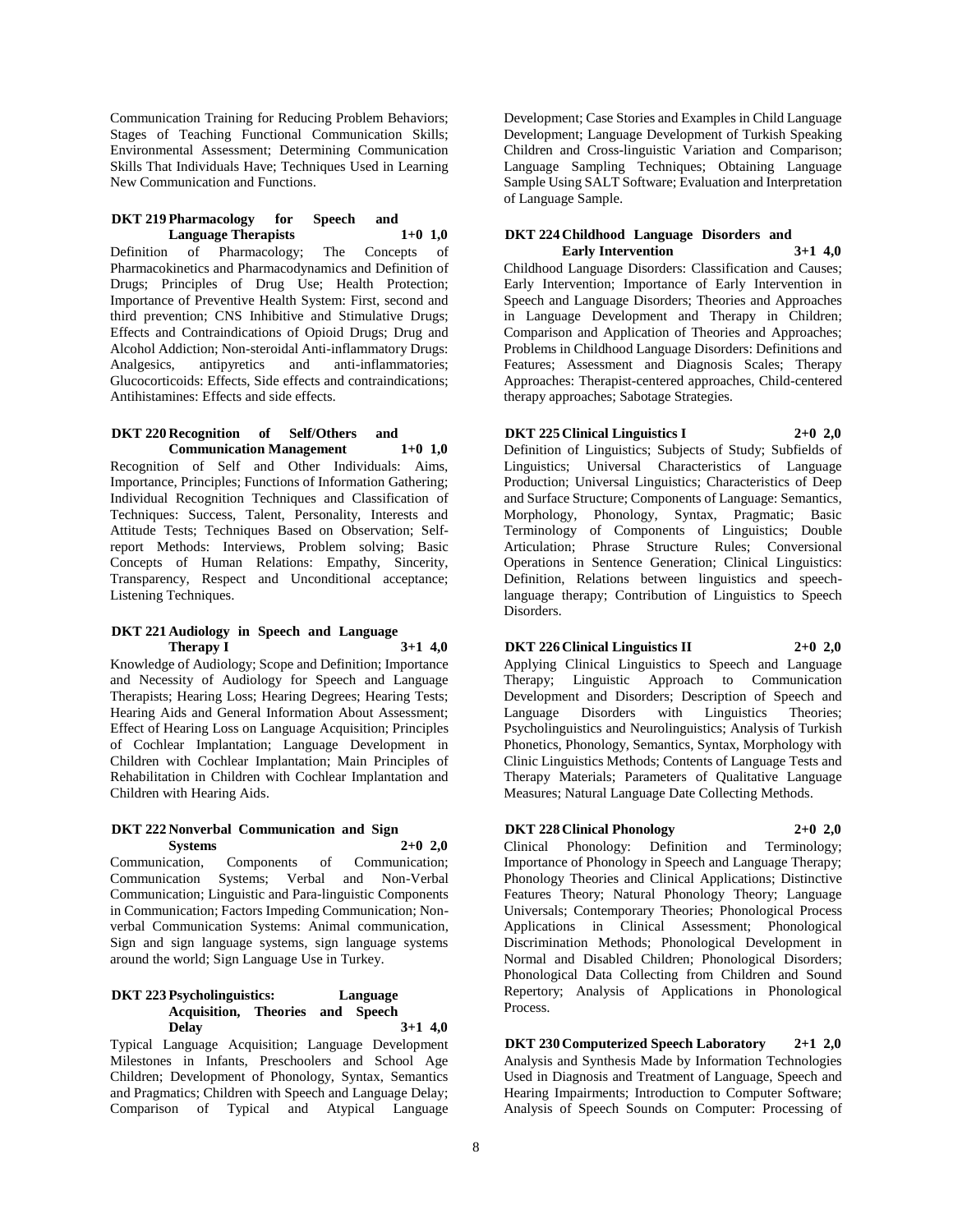digital signals, Creating speech sounds on computer; Acoustics Speech Synthesis, Speech Synthesis Based on Articulation.

# **DKT 232 Neurolinguistics 2+0 2,0**

A Historical Overview of Language and Brain Studies; Imaging and Behavioral Methods Used in Studying the Relationship between Language and Brain; Neurolinguistic Models of Language Components (Phonology, Morphology, Syntax, Semantics, Pragmatics); Current Issues about Language and Speech Disorders in Neurolinguitic Studies; Neurolinguistics Approach to Developmental Language Disorders (Autism, Specific Language Impairment, etc.); Neurolinguistic Approach to Acquired Language Disorders (Aphasia, Right-Brain Injury, Traumatic Brain Injury).

#### **DKT 234 Clinical Assessment in Speech and Language Therapy 2+1 3,0**

Assessment in Speech and Language Therapy: Psychometric measurement, Definitions; Basic Scanning, Identification and Interview Techniques; Importance, Principles and Application of Scanning, Measurement and Interview Techniques in Speech and Language Therapy; Formal and Informal Assessment; Naturalistic Data Collection and Analysis; Interpretation and Reporting of Different Scanning, Measurement and Interview Techniques in Different Speech and Language Therapy Techniques; Presentation and Discussion of Various Scanning, Measurement and Interview Techniques.

#### **DKT 236 Play and Activity Based Intervention 2+0 2,0**

Types of Plays; Play for Different Age Groups; Types of Toys; Selection of Toys for Children in Different Development Stages; Relationship between Language Development and Play; Relationship between Cognitive Development and Play; Play Preferences of Children who with Special Needs; Intervention Models Based on Activity; Plays with Activities; Preparation and Use of Play and Activity Based Intervention in Language and Speech Therapy.

#### **DKT 301 Neurogenic Acquired Language Disorders I 3+0 4,0**

Aphasia: Definition, terminology and effects on language production; Loss of Literacy; Types of Aphasia; Clinical and Linguistic Classification; Assessing Language Models; Standard Language Tests; Adaptation of Standard Tests to Turkish, Adaptation Related Problems; Therapy Models, Plans and Application; Causes and Assessment of Language Problems Related to Right Hemisphere Dysfunctions.

#### **DKT 303 Fluency Disorders I 3+0 4,0**

Definition, Causes, Types, and Evaluation of Dysfluent Speech; Stuttering; Biological and Physiological Causes of Stuttering; cluttering; Developmental Stuttering; Acquired Stuttering; Early Stuttering; Therapy Methods and Techniques; Use of Technology in Early and Adult Stuttering.

#### **DKT 309 Articulation and Phonological Disorders 3+1 4,0**

Articulation and Phonology: Definition and terminology, Relation of articulation and phonology; Classification of Articulation and Phonological Disorders; Biological and Neurological Components for Articulation and Phonological Production; Characteristic Features and Etiology of Articulation and Phonological Disorders; Negative Effects of Articulation and Phonological Developmental Delays on Academic and Social Development; Assessment of Articulation and Phonological Disorders; Therapy Methods for Articulation and Phonological Disorders.

#### **DKT 310 Alternative and Augmentative Communication Systems and Technologies 2+0 2,0**

Instruments and Methods Used to Meet the Needs of People with Speech and Language Disorders: Signs and other symbol systems; Use of Technology: Devices and equipment used (from handmade devices to computer-aided speech production), Functions and characteristics of these devices and equipment. Practice in Speech and Language Laboratories.

### **DKT 311 Working With Families in Speech and Language Therapy 2+0 2,0**

Concept of Family; Terminological Clarification on the Concept of Disability; Involvement of Individuals with Speech and Language Disorders in Family; Models Explaining Adaptation to Disability: Stage model, Model of continuous sadness, Helplessness-meaninglessnessweakness model; Adaptation of Chaos Theory to Adaptation Process; Psychological Dynamics of Adaptation to Disability; Effect of Cultural Structure on Adaptation to Disability; Practices with Families That Have Disabled Children; Status of Families of Children with Disabilities in Turkey; Working with Family in Speech and Language Therapy and Educational Processes.

#### **DKT 313 Speech and Language Therapy in Intellectual and Multiple Disabilities 2+0 2,0**

Language Acquisition and Language Characteristics of Children with Intellectual and Multiple Disabilities; Language and Cognition Development; Karyotype and Behavioral Differences; Down Syndrome, Williams Syndrome, Hydrocephaly; Theoretical Approaches to Language Acquisition; Assessment Methods and Differential Diagnosis; Therapy Practices with Children with Intellectual and Multiple Disabilities; Case Studies and Applied Studies.

# **DKT 314 Speech Therapy and Rehabilitation**

**for the Hearing Impaired 2+0 2,0**

Augmentative Speech Therapy Methods and Techniques for Children with Hearing Impairment; Therapy Techniques to Improve Auditory Discrimination; Therapy Techniques to Advance Articulation Skills; Therapy Techniques to Advance Lip Reading Skills; Therapy Techniques to Improve Functional and Prosodic Features of the Speech of the Hearing Impaired.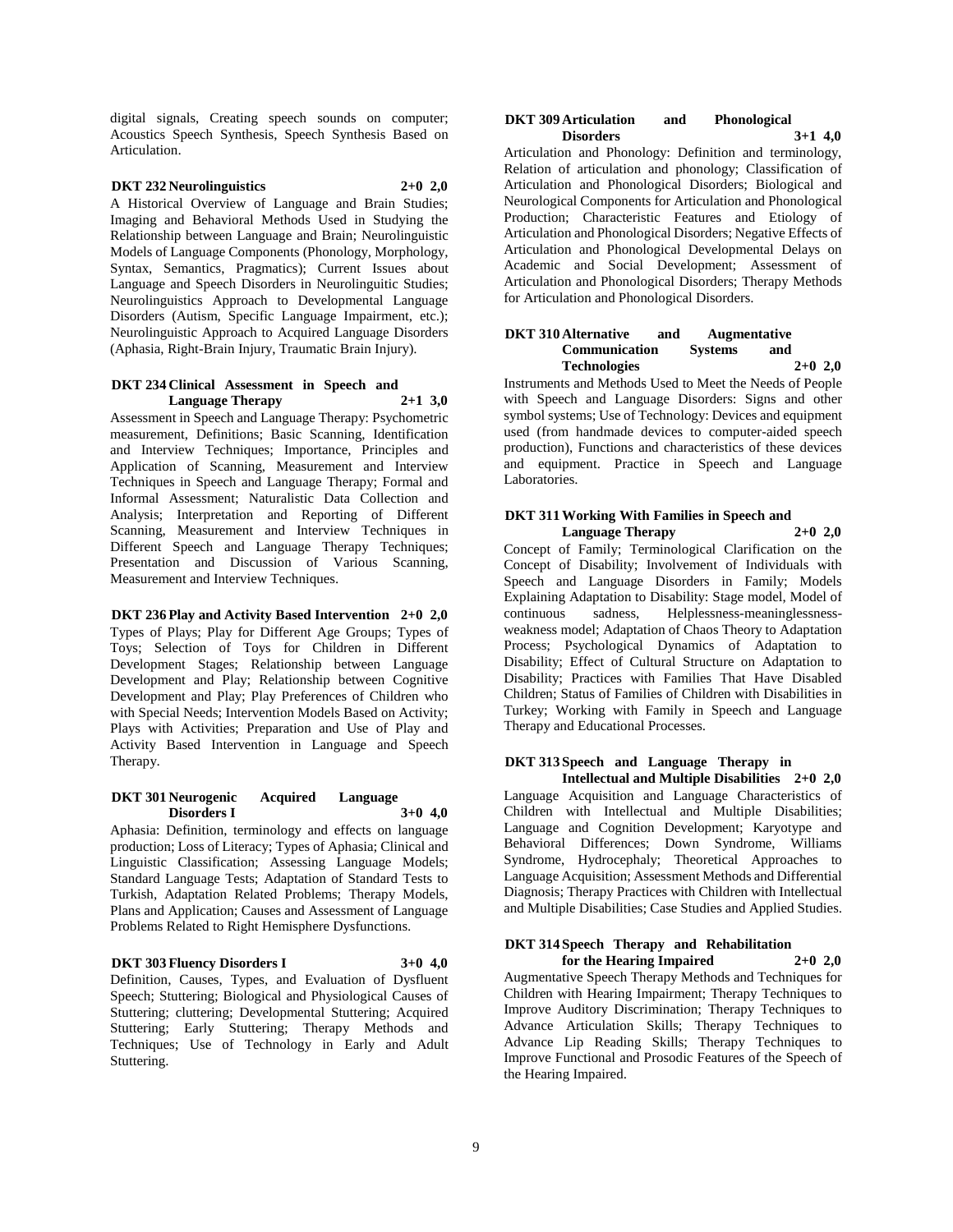#### **DKT 315 Special Practices in Speech and Language Therapy for Individuals with Autism 2+0 2,0**

Language Characteristics and Language Acquisition of Child and Individuals with Autism; Language Assessment; Alternative Language Assessment Methods; Behavioral Language Assessment Methods; Language Therapy in Autism; Initiating Communication; Programming, Different Therapy Methods; Receptive and Expressive Language Activities; Advanced Therapy Practices.

### **DKT 317 Coping With Stress 1+0 1,0**

What is Stress; Psychological Mechanism of Stress; Awareness of Stress Factors and Stressful Environments; Positive and Negative Meanings of Stress; Short-Term and Long-Term Stress; Stress and Personal Characteristics; Stress and Psychopathologies; Strategies to Cope with Stress; Using Social Support; Individual Coping Methods; Living with Stress; Stress as an Energy; Methods of Self-Control; Methods for Controlling Others.

# **DKT 318 Introduction to Language Disorders in**

**Bilingual and Multilingual Cultures 2+0 2,0** Bilingual and Multilingual Cultures; Definition of Bilingualism and Multilingualism and Basic Terms; Language Acquisition and Cognitive Development in Bilingual and Multilingual Children; Stages of Language Acquisition; Theories of Language Acquisition in Bilingualism and Multilingualism; Multilingualism and Brain; Underlying Causes of Language Disorders in Bilingual and Multilingual Children; Assessment and Therapy Approaches in Bilingualism and Multilingualism; Case Studies.

#### **DKT 319 Child Psychology and Adaptation Problems 2+0 2,0**

Concept of Psychology; Various Theories of Psychology; Psychological Maturity; Child Psychology and Stages of Psychological Development; Definition and Causes of Psychological Disorders; General Symptoms of Psychological Disorders; Defense Mechanisms Developed by an Individual; Psychology in Family; Adaptation Problems of Children: Reasons of adaptation problems; Neurosis in Childhood and Psychosis in Childhood.

#### **DKT 320 Speech and Language Therapy in Psychiatric Disorders 2+0 2,0**

Child Mental Health; Symptoms of Common Mental Disorders Inhibiting Communication; Autism; Childhood Schizophrenia; Basic Medical Terms in Mutism; Cooperation of Physicians and Speech and Language Therapists in the Diagnosis and Assessment of Cases; Adult Psychopathology; Psychiatric Disorders in Adulthood, Definitions and Medical Terms; Cooperation of Physicians and Speech and Language Therapists.

#### **DKT 321 Introduction to Voice and Swallowing Disorders 3+0 3,0**

Normal Voice: Structures and Production; Respiration, Larynx and Phonation; Resonance; Types of Voice Disorders; Perceptive and Acoustic Features and Causes of

Functional, Neurological and Organic Voice Disorders; Dysphagia: Anatomy of swallowing, Structures, Neuroanatomy and Physiology of normal swallowing; Swallowing Disoders: Neurogenic, Mechanical, and Structural swallowing disorders, causes.

#### **DKT 322 Neurogenic Acquired Language Disorders II**

Aphasia Caused by Neurogenic Problems; Acquired Language Disorder; Discussion of Factors Related to Prognosis; Evaluation of a Aphasic Patient and Determining the Type of Aphasi; Traditional and Special Therapy Techniques: Stimulation therapy, MIT, HELPSS, PACE, RET, CIT; Writing, Developing and Using Appropriate Therapy Plans for Patients with Different Types of Aphasia.

#### **DKT 323 School Age Language Disorders: Assessment and Therapy 3+1 4,0**

Delayed Language and Speech; Pervasive Problems; Risk Factors for Early Literacy; Specific Language Impairment: Typical and atypical aspects of grammar; Genetic Factor in Language Disorders; Pragmatic Language Disorder; Acquired Epileptic Aphasia; Education-related Problems; Reading and Writing Difficulties; Dyslexia; Specific Learning Difficulties; Differential Diagnosis of Childhood Language Disorders; Pediatric Neurology; Cooperation between Speech Therapists and Pediatric Psychiatrists; Applied Researches.

### **DKT 324 Fluency Disorders II 2+1 3,0**

Evaluation Techniques for Early and Adult Stuttering; Therapy Approaches and Techniques; Modern Therapy Approaches and Technology Use in Early and Adult Stuttering: Planning, developing and practicing therapy for childhood and adult stuttering, Evaluation methods; Planning and Practicing Therapy in Cluttering.

#### **DKT 325 Motor Speech Disorders: Dysarthria and Apraxia 2+1 3,0**

Definition, Classification, Types and Causes of Motor Speech Disorders; Dysarthria, Apraxia, Developmental Dyspraxia; Upper and Lower Motor Neuron Disorders; Disorders of Pyramidal, Extra-Pyramidal and Cerebellar Systems; Problems in the Motor Planning of Speech; Assessment, Differential Diagnosis, Therapy Methods and Practice.

#### **DKT 326 Basic Knowledge of Ortodontics and Denture Prosthesis 1+0 1,0**

Orthodontic Development in Growth; Developmental Stages; Basic Terms; Ortodontic Interventions in Cleft Palate; Ortodontic Diagnosis and Assessment; Types of Prostheses, Dentition; Teamwork in Intervention; Orthodontic Intervention in Early Infancy; Orthodontic Problems and Interventions in Children with Craniofacial Anomaly; Speech Apparatuses and Application Procedures; Family Education.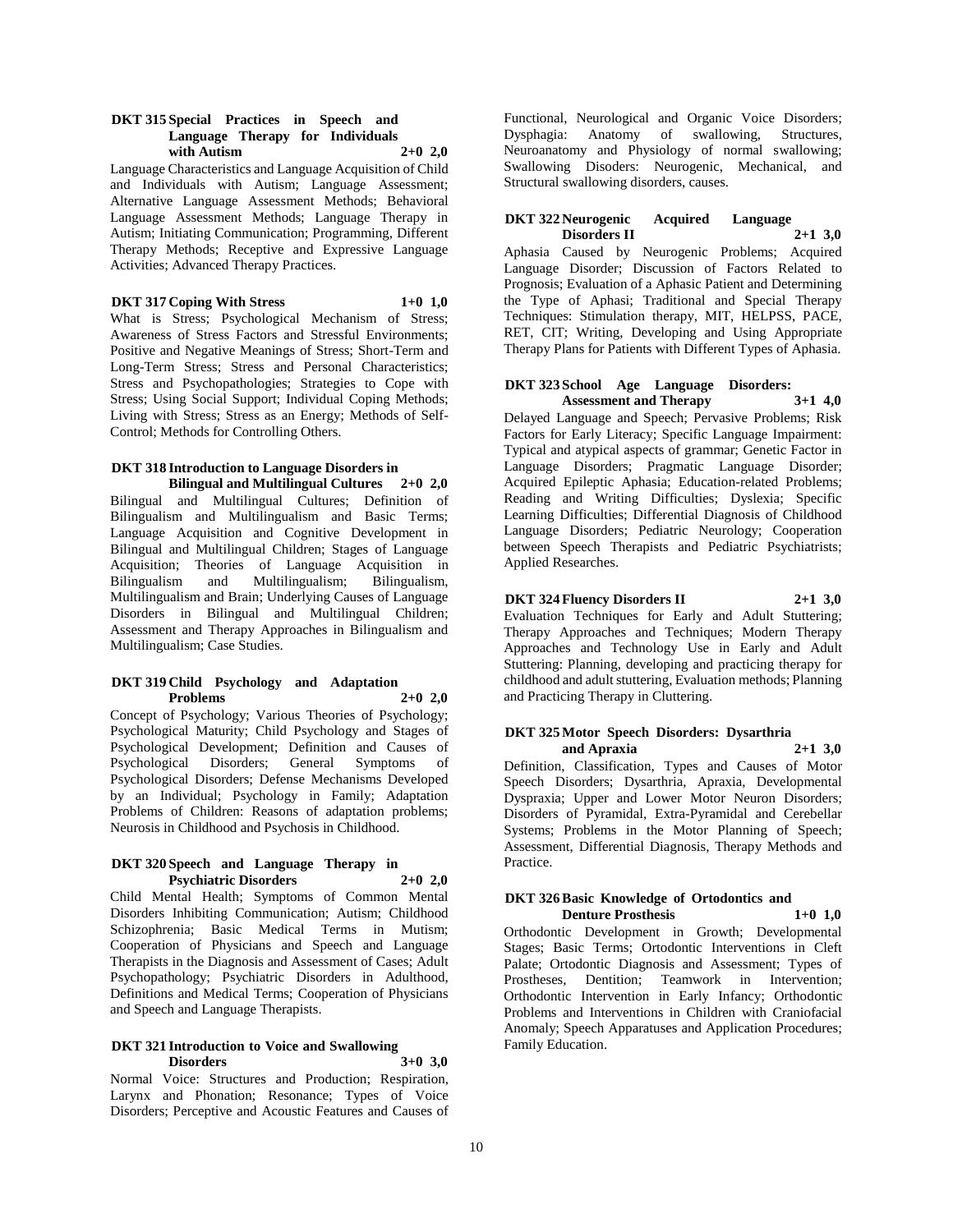#### **DKT 328 Voice Disorders: Assessment and Therapy 3+1 4,0**

Prevention, Assessment and Therapy Processes of Voice Disorders in Children and Adults: Case History, Perceptual Assessment and Analysis, Instrumental Measurement; Evaluation and Reporting; Collaboration with ENT Doctors and Other Disciplines; Prevention of Voice Disorders; Therapy Approaches: Voice hygenie and Prevention techniques, Vocal function excercises, Accent therapy, Different therapy techniques; Laryngectomy; Practicum with Cases.

#### **DKT 330 Speech and Language Therapy for Patients with Cleft Lip and Palate 2+1 3,0**

Speech Problems of Children and Adults with Anomalies of Craniofacial Structures Including Orofacial Clefting of the Lip and Palate; Embryology, Speech Therapy Attempts Before Surgery; Team Approach to Assessment, Role of Speech and Language Pathologist in Surgery; Assessment of Speech and Therapy Approaches; Applied Studies.

#### **DKT 332 Swallowing Disorders: Assessment and Therapy 3+1 4,0**

Evaluation and Diagnosis of Feeding and Swallowing Disorders (Dysphagia) in Infants, Toddlers, Children and Adults; Therapy Methods for Swallowing Disorders; Radiological Screening; Bedside Assessment; Videofluoroscopic Evaluation; Fiberendoscopic Evaluation and Therapy Methods; Practicum and Case Management.

**DKT 334 Scientific, Medical, Professional Ethics 2+0 2,0** General Principles of Ethics: Introduction to ethics, Ethical theories; Ethics of Science: Ethics of scientific research, Fundamental principles of scientific research ethics; Ethics of Scientific Research: Basic principles of research ethics, Ethical assessments in scientific research; Publication Ethics in the Production of Scientific Knowledge; Professional Ethics: Importance of professional ethics, Effects of Professional Ethics on Professional Life; Medical Ethics and Principles; Ethics for Speech and Language Therapy.

### **DKT 407 Overview of Evidence Based Practice in Speech and Language Therapy 2+0 2,0**

Characteristics of Single Subject Research Design; Single Subject Research Design in Speech and Language Disorders; Data Collection Techniques; Data Analysis Techniques and Research Models; AB, ABAB, Multiple Baseline and Comparison Models; Randomized Control Patterns;, Discussion of Research Articles on Evidence-Based Practices; Interpretation of Meta-Analysis Studies.

### **DKT 408 Gerontology-Introduction to Geriatrics 2+0 2,0**

An Overview to Gerontology-Geriatrics; Importance of Geriatrics in Speech and Language Therapy; Role and Responsibilities of Therapists; Demographic and Epidemiological Characteristics of Aging; Biological Processes in Aging: Physical, Cognitive, Feeding, Psychosocial Changes; Coping with Aging; Health Education and Counseling; Psychosocial Geriatrics: Dependency and independency, Care, Legal arrangements

and related public utilities, Related non-governmental organizations; Geriatric Rehabilitation: Principles of geriatrics, Medical and social rehabilitation; Clinical Geriatrics: Gastrointestinal and respiration disorders, Cardiovascular diseases; MSS and Neuropsychiatric Disorders: Alzheimer, Dementia, Parkinson?s disease, etc. ; Musculoskeletal and sensory disorders, Oncological disorders, Intoxications, Accidents.

**DKT 409 Advanced Clinical Practicum III 2+12 10,0** Assessment and Therapy Methods in Speech and Language Pathology; Development and Use of Checklists and Test Kits for the Assessment and Therapy of Individuals with Speech and Language Disorders; Use of Technology in Assessment, Development of Therapy Instruments, Therapy and Reporting.

**DKT 410 Advanced Clinical Practicum IV 2+12 10,0** Assessment and Intervention in Speech and Language Therapy and Practice of Therapy Methods with Cases; Assessment in Speech and Language Disorders and Control Lists Used in Therapy; Assessment Tools; Test Kits; Development and Use of Therapy Instruments; Use of Technology; Determination and Implementation of Appropriate Therapy Method; Hands-on Practice with Therapy Techniques with Different Cases; Case Report Writing, Record Keeping, and Reporting.

# **DKT 413 Specific Learning Disabilities:**

**Dyslexia and Dysgraphia 2+0 2,0** Specific Learning Disabilities: Definition, Concepts, Classification and characteristics; Definition of Dyslexia and Dysgraphia; Developmental Processes in Linguistic and Meta-Linguistic Abilities; Development of Reading and Writing; Developmental and Acquired Dyslexia and Dysgraphia; Theories and Approaches in Dyslexia and Dysgraphia; Assessment and Differential Diagnosis Methods, Therapy Approaches; Development of Therapy Equipment; Case Studies and Applied Studies.

# **DKT 415 Pediatric Feeding and Swallowing Disorders 2+0 2,0**

Typical Pediatric Swallowing Development; Anatomy and Physiology of Swallowing in Children; Medical Swallowing Problems in Infants and Children; Role of Speech and Language Therapists; Clinical Assessment and Diagnosis Approaches; Teamwork; Therapy in Feeding and Swallowing Disorders; Behavioral Feeding Problems; Breastfeeding Techniques; Alternative Feeding Methods; Family Education; Drooling; Therapy of Drooling; Therapy Practices.

**DKT 417 Overview of Single-Subject Research 2+0 2,0** Characteristics of Single-Subject Research Methods; Single-Subject Research in Language and Speech Disorders; Comparison of Case Study Designs with Single-Subject Models; Data Collection Techniques; Graphical Data Analysis Techniques; Research Models; AB, ABAB, Multi-Start Level and Comparison Models etc.; Reading Single-Subject Research Papers on Speech and Language Therapy.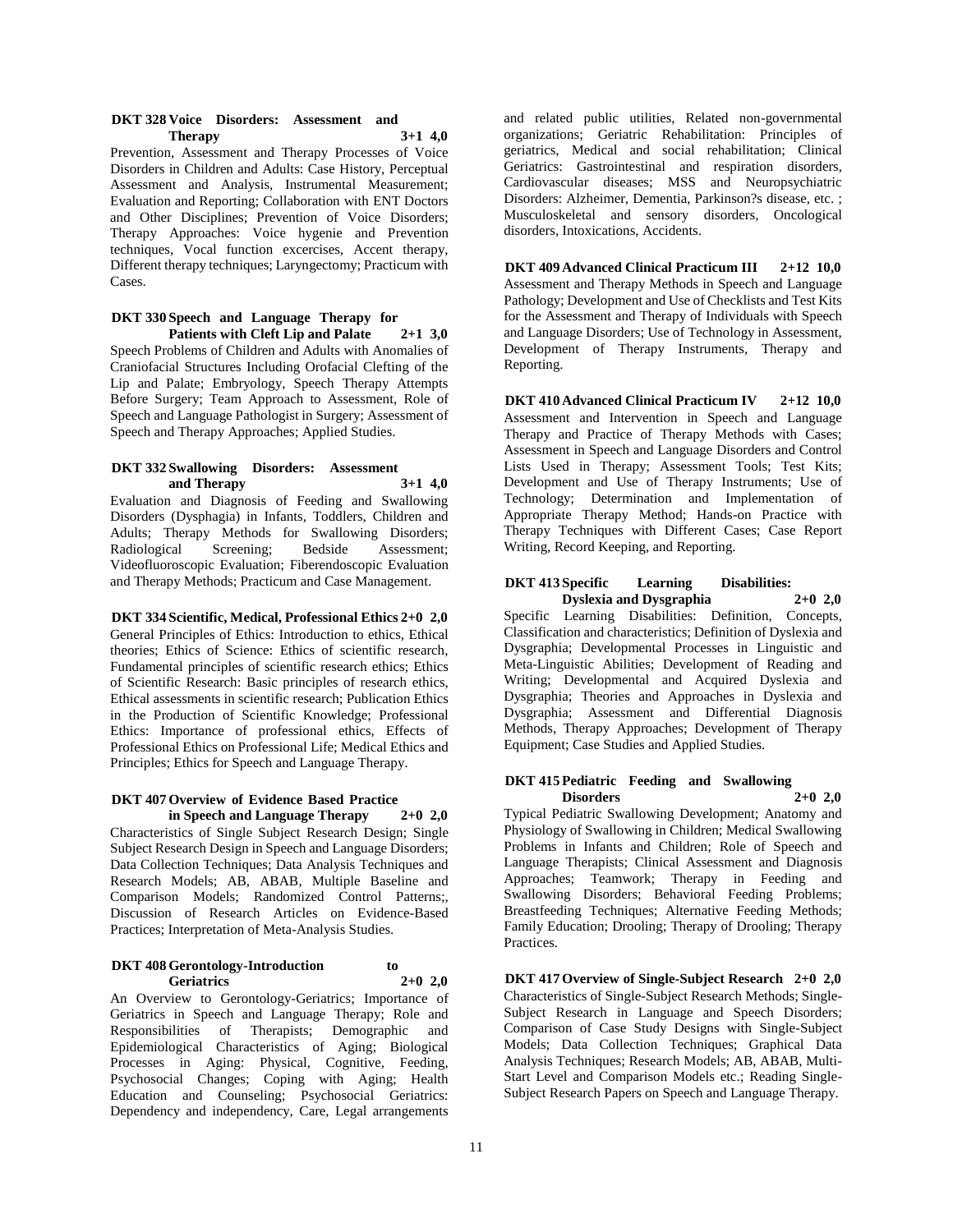#### **DKT 418 Life Long Counselling in Speech-Language Therapy: Family, School and Clinic 2+0 2,0**

Definition and Scope of Consultation and Support Services; Counselling for Families and Teachers of Individuals with Communication Problems; Family Education; Effective Counselling Skills in Speech and Language Counselling Services; Approaches to Counselling, Discussion of Solutions to Common Problems in the Counselling Process; Differential Properties of Counselling Services to Individuals with Developmental and Acquired Speech and Language Disorders.

#### **DKT 419 Basic Imaging and Analysis Methods in SLT 2+0 2,0**

Introduction to Imaging and Analysis Methods: Videofluoroscopy, Nasoendoscopy, Ultrasonography, Videostroboscopy, CSL in Assessment and Therapy of Speech and Language Disorders; Selection of Methods According to Disorders; Basis and Aim of Usage: Using imaging and analysis methods practically on cases with supervisor, and if necessary, in collaboration with physicians and other disciplines; Writing Individual Case Reports.

### **DKT 420 Final Project II 0+2 2,0**

Further Work on the Topic Specified in Final Project I; Fieldwork on Methodology; Data Collection; Evaluation of the Data: Data analysis, Use of statistics in data analysis; Using Proper Data Analysing Methods for Professional Case Management in Clinical Practices of Speech and Language Disorders; Reporting the Datas of Analyzed Case; Completing and Reporting on the Individual Project.

#### **DKT 421 Final Project I 0+2 2,0**

Determination and Use of References in a Specific Topic: Access to Internet and library resources, Examination of information obtained, Survey of literature, Determining methodology of the study; Data Collecting; Using Technology for Therapy Materials, Therapy and Reporting.

# **DKT 422 Developing Therapy Program, Material and Product 2+0 2,0**

Assessment in Speech and Language Disorders; Making a Therapy Plan and Applying the Plan According to Therapy Methods Used for Speech and Language Disorders; Creative and Innovative Materials in Therapy; Developing and Using Materials.

#### **DKT 423 Electrophysiology and Electrotherapy Techniques in Speech and Language Therapy 2+0 2,0**

Definition and Use of Electrophysiology and Electrotherapy Techniques in Speech and Language Therapy; Objective Methods Used in Diagnosis and Treatment; Electrophysiological Assessment of Muscle Activity by Receivers Inserted under the Chin during Swallowing; Normal Electrophysiological Values According to Age; Use of Electrotherapy Devices for Rehabilitation in Dysphagia: Types of electric current used in treatment, Implementation methods, Physiological effects, Electro-diagnostic tests; Faradic and Galvanic Currents; TENS Currents and Their

Use; Posture, Muscle Tension and Identification of the Parts of Muscles Working during Swallowing.

**ETK 209 Scientific and Professional Ethics 2+0 3,0** Concept of Ethics: Science and ethics, Concept of professional ethics; Distinction Between Science and Profession; General Principles of Ethics; Ethics of Scientific Research: Basic principles of research ethics, Ethical assessments in scientific research; Publication Ethics in the Production of Scientific Knowledge; Professional Ethics: Importance of professional ethics, Effects of Professional Ethics on Professional Life; Principles of Professional Ethics of Social Work; Ethics in Social Work Practice; Ethical Dilemmas and Solutions; Value Debate in Social Work; Case Examples.

# **FEL 107 Philosophy 2+0 2,0**

Activities Related to Philosophy; Main Areas of Philosophy; Basic Concepts and Problems of Philosopy; Metaphysics; Epistemology; Fenomenalism; Problems of Ethics: Kantian ethics, Pragmatism; Philosophy of Science: Classical scientific method, Problem of induction, Verificationism, Falsification; Philosophy of Politics: Equality, Democracy, Freedom, Punishment, Civil disobedience; Philosophy of Art.

**FİZ 127 Basic Physics and Physics of Sound 2+1 3,0** Basic Physics and Methods: Measurement and unit systems, Physical, scalar and vector quantities; Motion and Causes: Displacement, Velocity, Acceleration, Newton's laws; Oscillation: Simple harmonic motion, Pendulum; Types of Waves: Mechanical waves, Electromagnetic waves, Earthquake; Transverse and Longitudinal Waves: Coil spring, Wire, Rope, Rubber, Sources of waves; Characteristics of Sound: Wavelength, Amplitude, Frequency, Velocity; Energy as a Sound: Low and high frequency, Structural aspects, Tone, Acoustics; Sound Interaction with Matter: Diffusion, Reflection, Resonance, Recording; Sound Interference and Diffraction: Doppler; Sound and Light: Waves, Diffusion, Solar, Lunar eclipse, Sound insulation; Sound and Hearing.

# **HUK 138 Constitutional Law 3+0 4,0**

Political Power and the State: Legal theory of the State, Government systems; Constitution and Constitutional State: Constitutionalism, Requirements of a constitutional state; Constitutional State and Democracy: Definition, Types, Principles and Organizations of democracy; Development of Constitutionalism in Turkey; 1982 Constitution; Fundamentals of Constitutional Regime: Philosophy of the Constitution, Qualities of the Republic; Power Map of the Constitution: Legislature, Executive, Judiciary powers, Constitutional Court, Political parties.

**HUK 139 Fundamental Concepts of Law 3+0 3,0** Rules of Social Order and the Law; Rules of Law and Sanctions; Sources of Law: Statutes, Regulations, By-laws; Types of Legal Rules; Precedent Law; Turkish Judicial Systems; Branches Law: Public law, Private Law; Branches of Private Law; Branches of Public Law; Implementation and Interpretation of Law; Concept of Legal Relationship and the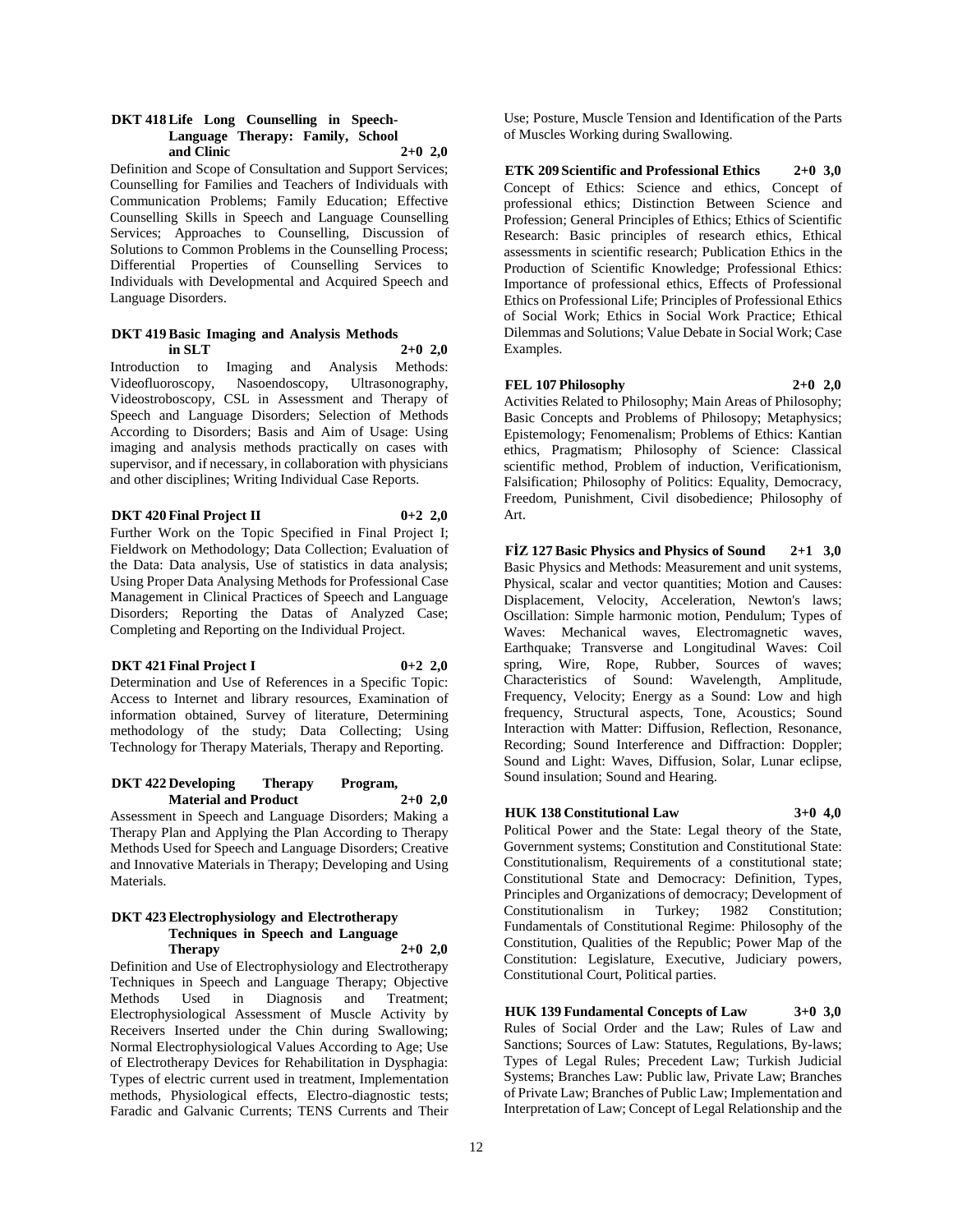Parties; Concept and Types of Rights; Persons: Real Persons, Legal Persons; Acquiring, Losing and Protection of Rights.

#### **İKT 129 Economics 3+0 3,0**

Basic Concepts; Example of Applications; Models of Supply and Demand; Demand Curve and Consumer Behavior; Competition; Monopoly; State Intervention; Supply and Demand; Monetary Policies; Market Balance; Changes in Market Balance; Consumer Balance; Production Function and Technology; Welfare Economics; Economic Structure of Turkey; Economic Expansion and Development; Unemployment.

### **İLT 115 Communication Skills 2+0 2,0**

Identification of the Basic Concepts of Communication Sciences; Elements of Communication, Factors Influencing Communication; Interaction and Communication Techniques; Verbal and Nonverbal Communication, Body Language in Communication, Interpersonal Problem Solving and Conflict Resolution Skills; Comprehension of Effective Communication Skills and Using These Communication Skills.

**İNG 177 English I 3+0 3,0**

Using the Simple Present; Talking about Yourself, Your Family, and Your Favourite Things; Using the Simple Present and Present Continuous; Using 'if and when'; Talking about Health, Remedies, Sleep Habits and Stress; Using going to and the Present Continuous to Talk about the Future; Talking about Birthdays, Celebrations, and Favourite Holidays; Using the Simple Past; Using 'all', 'most', 'a lot of', 'a few'; Talking about Childhood, School, and Your Teenage Years; Using 'Is there?' and 'Are there?' to Ask about Places in a Town; Using Location Expressions like 'across from' and 'outside'; Talking about Stores and Favourite Places in Your City or Town.

#### **İNG 178 English II 3+0 3,0**

Using Infinitives; Asking for and Giving Advice and Suggestions; Responding to Suggestions; Using 'Do you mind .?' to Ask for Permission and 'Would you mind....?' to Make Requests; Using the Past Continuous for Events in Progress in the Past; Making Comparisons with Adjectives; Using more and less with Nouns and Verbs; Talking about Different Ways of Communicating; Managing Phone Conversations; Using 'have' and 'have got to' to Describe People; Talking about What People Look Like; Using will, mayand might to Talk about the Future; Using 'if' and 'when' and the Present Tense to Refer to the Future; Talking about Plans and Organizing Events; Using 'will' to Make Offers and Promises.

#### **İNG 179 Advanced English I 3+0 3,0**

Using Manner Adverbs and Adjectives to Talk about People's Behaviour and Personality; Adding Prefixes to Make Opposites; Using the Present Perfect; Talking about Experiences; Using the Superlative Form of Adjectives; Talking about Rules and Discipline; Using 'used to' and 'would' to Talk about Memories; Talking about Family, Relatives and Childhood; Talking about Eating Habits and Different Ways to Cook Food; Responding to Suggestions;

Refusing Offers Politely; Using 'will, going to, the Present Continuous and the Simple Present' to Talk about the Future; Talking about Future Plans, Facts, Predictions and Schedules; Using Expressions with 'make' and 'do'.

#### **İNG 180 Advanced English II 3+0 3,0**

Making Sentences with Relative Clauses; Using Phrasal Verbs; Talking about Imaginary Situations or Events in the Present and Future; Giving Advice; Including Questions within Questions and Statements; Talking about Problems with Technology; Using the Present Perfect Continuous to Talk about Recent Activities; Talking about Social Life and Different Kinds of Movies; Using Adjectives ending '-ing' and '-ed'; Showing You Understand another Person's Feelings or Situation; Using the Simple Past Passive in News Stories; Talking about Local and International News Events; Talking about Extreme Weather and Natural Disasters.

#### **İNG 225 Academic English I 3+0 3,0**

Reading Skills for Academic Study: Understanding key vocabulary, Getting the gist of the text, Skimming and scanning, Understanding text organization, Developing basic vocabulary knowledge; Listening Skills for Academic Study: Listening for main idea, Listening for detailed information, Listening to short daily conversations, Listening for key ideas; Speaking Skills for Academic Study: Introducing oneself, Maintaining everyday conversations, Giving descriptions of events, Asking and answering questions; Writing Skills for Academic Study: Writing simple sentences, Writing notes, Writing basic descriptions of events, Writing informal letters.

#### **İNG 226 Academic English II 3+0 3,0**

Reading Skills for Academic Study: Exposure to simple academic texts, Developing reading fluency, Identifying text type, Improving academic vocabulary knowledge, Distinguishing key ideas from supporting details; Listening Skills for Academic Study: Distinguishing main idea from the detailed information, Listening to short texts on different topics, Noticing intonation; Speaking Skills for Academic Study: Asking for information, Giving detailed information on relevant topics, Asking for and giving directions; Writing Skills for Academic Study: Writing simple and compound sentences, Writing simple biographies, Writing brief reports, Writing short paragraphs.

# **İNG 325 Academic English III 3+0 3,0**

Reading Skills for Academic Study: Developing reading fluency, Adapting reading style to different text types, Practicing critical reading skills; Listening Skills for Academic Study: Listening to longer texts, Listening to short authentic texts, Recognizing stress and intonation; Speaking Skills for Academic Study: Asking for clarification, Asking for confirmation, Giving reasons and explanations, Giving short presentations on familiar topics; Writing Skills for Academic Study: Identifying different styles of paragraphs, Paraphrasing ideas in short texts, writing academic paragraphs, Writing formal and informal academic texts, Writing summaries.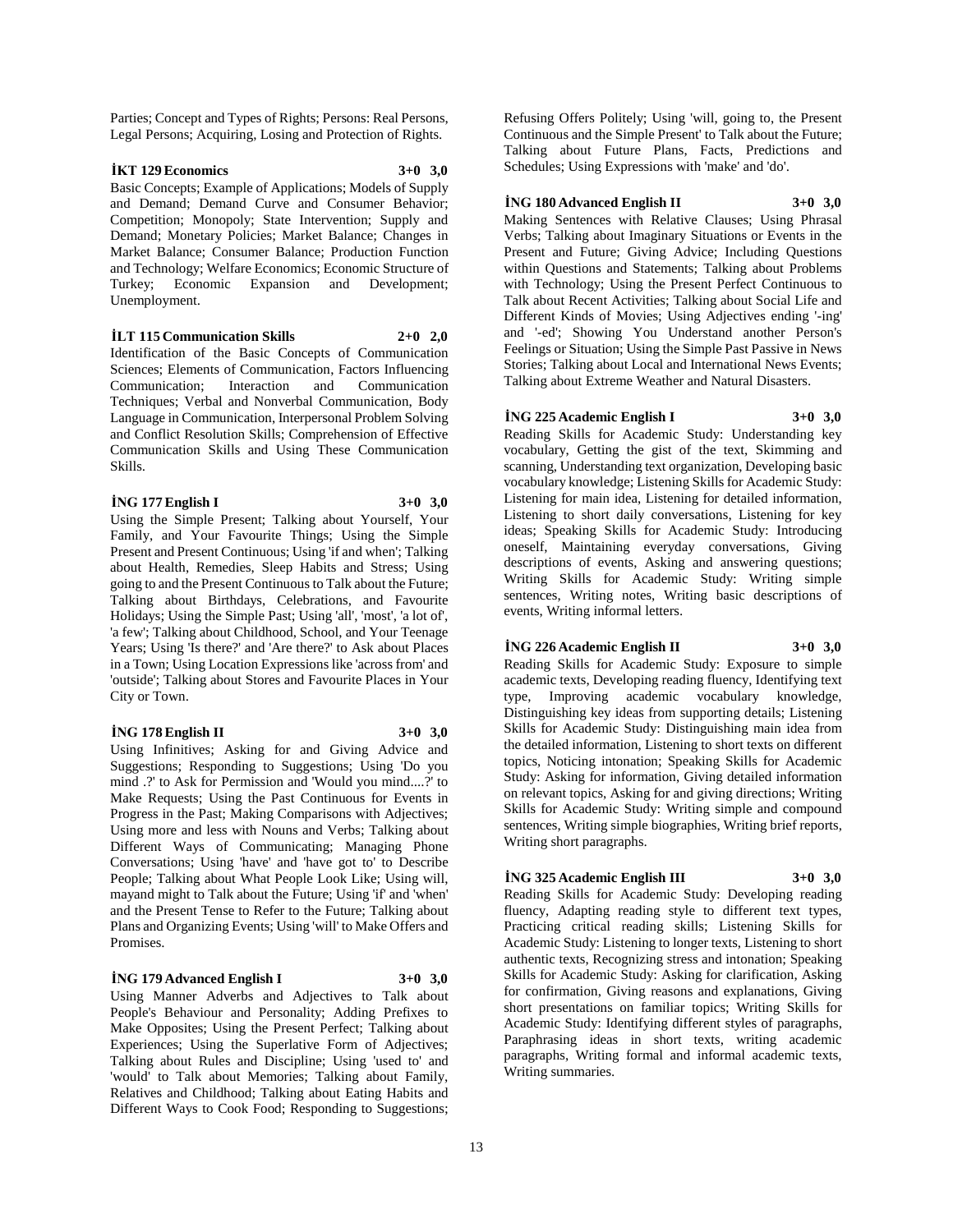14

#### **İST 124 Statistics 3+0 3,0**

Statistic, Sampling, Evaluation of Measurable Data; Probability, Basic Probability Distributions; Materiality-Significance Tests; Non-parametric Statistics for Quantitative Data; Analysing Qualitative Value of Distribution; Analysing Variance; Evaluation of Relations Between Variables; Correlation, Regression, Diagnostic Tests; Confidence and Interval Estimations in Statistics; Basic Test Schemes; Submission of Data and Evaluation and Statistical Analysis Methods on Computer; Basic Concepts of Health and Health-Related Institutions and Organizations' Statistics.

#### **İST 241 Biostatistics 3+0 4,0**

Scientific Research, Sampling, Evaluation of Quantifiable Data; Probability, Basic Probability Distributions; Significance Tests; Nonparametric Statistics for Qualitative Values; Variance Tests; Assessment of Correlation between Variables; Correlation, Regression, Diagnostic Tests; Confidence Interval and Interval Prediction; Basic Level of Experiment; Data and Assessment Presentation and Computerized Statistics Analysis Methods.

#### **İST 348 Bioistatistical Practices 2+0 2,0**

Descriptive Statistical Calculations; Creating Tables and Graphics; Basic Theoretical Distributions and Sampling Distributions; Standard Error and Confidence Intervals; Hypothesis Tests; Correlation and Regression Analysis Methods; Advanced Applications of Statistics on Computer; Statistical Analysis Methods on Computer.

#### **İŞL 228 Public Administration 3+0 3,0**

Nature of Public Administration: Definition, scope and development of public administration; Structure and Functions of Turkish Public Administration: Central government, Local government, Public authorities; Public Personnel Management: Public personnel, Statuses of public personnel, Assessment of public personnel, Disciplinary procedures, Issues in Turkish public personel management; Control and Auditing in Public administration: Political control, Administrative control, Public scrutiny, Ombudsman, Judicial review; Bureaucracy: Definitions, Characteristics and Development of bureaucracy, Theories of bureaucracy, Relationship between bureaucracy and politics, Criticism of bureaucracy.

#### **KÜL 199 Cultural Activities 0+2 2,0**

Participating Actively or as a Spectator in Sports Activities; Participating in Activities Arranged by the Counseling Center; Participating in Workshops in Art; Education on Museums; Participating in Art Trips; Participating in Cultural Trips; Participating in and Taking Duty in activities such as Cinema, theatre, scientific Meeting etc.; Taking duty in Clubs; Being a Student Representative and Participating in Environmental Activities.

**MAT 807 Fundamentals of Mathematics 3+0 3,0** Propositions, Axiomatic Systems; Concept of Set, Properties of Set, Operations on Sets, Relations Between Sets; Relations and Functions; Set Theoretic Paradoxes, Axiomatic and Naive Set Theory; Properties of Natural

Numbers, Proofs by Induction; Integers, Rational Numbers; Real Numbers; Complex Numbers; Algebraic Structures, Semigroup, Group, Boolena Algebra; Ring, Field; Vector Space; Linear Equations, Linear Equation Systems, Matrices, Matrix Operations, Solving Linear Equations by Matrices; Concept of Probability, Experiment, Occurrence, Axioms of Probability, Bayes Theorem, Probabilities, Probability in Decision.

# **MÜZ 155 Turkish Folk Music 2+0 2,0**

Folk songs from different Regions of Turkey are Taught; Aegean Region Zeybek Folk Songs: Eklemedir koca konak, Ah bir ateş ver, Çökertme, Kütahya'nın pınarları, Çemberinde gül oya; Kars Region Azerbaijani Folk Songs: Bu gala daşlı gala, Yollarına baka baka, Dağlar gızı Reyhan, Ayrılık, Dut ağacı boyunca; Central Anatolian Region Folk Songs: Seherde bir bağa girdim, Uzun ince bir yoldayım, Güzelliğin on para etmez, Mihriban ve Acem kızı; Southeastern Anatolian Region; Urfa and Diyarbakır Folk Songs: Allı turnam, Urfanın etrafı, Mardin kapısından atlayamadım, Fırat türküsü, Evlerinin önü kuyu; Blacksea Region; Trabzon, Rize, Artvin Folk Songs: Maçka yolları taşlı, Ben giderim Batuma, Dere geliyor dere.

**MÜZ 157 Traditional Turkish Art Music 2+0 2,0** Description of Traditional Art Music: Basic concepts, Characteristics, Types, Notes, Instruments; The Mode System of Traditional Turkish Art Music; The Rhythmic Pattern of Traditional Turkish Art Music; Samples from Different Modes; Samples from Different Rhythmic Patterns.

### **PSİ 114 General Psychology 3+0 4,0**

Definition and Basics of Psychology; Historical Progress of Psychology; Subfields of Psychology: Social psychology, Clinical psychology, Educational psychology, Industrial psychology, Health psychology, Cognitive psychology, Aviation psychology, etc.; Biological Bases of Psychology; Psychological Theories; Brain and Behavior; Sensation and Perception; Language and Speech; Intelligence and Theories of Intelligence; Development and Learning; Motivation and Emotion; Defense Mechanisms; Abnormal Behaviors; Personality and Theories of Personality; Conscious; Feelings; Health and Stress; Relationship and Cooperation between Psychology and Language and Speech Therapy; Interdisciplinary Research.

#### **PSİ 213 Developmental Psychology 2+0 2,0**

Approaches to Understanding Human Development; Heredity and Environment; Prenatal Development and Birth; Infancy and Childhood; Early Childhood: Physical, cognitive and language development in early childhood, Personality, and socio-cultural development in early childhood; Middle Childhood; Adolescence: Physical, cognitive and language development in adolescence, Personality and socio-cultural development in adolescence; Adulthood: Young adulthood, Middle adulthood, Older adulthood; Death; Course Evaluation.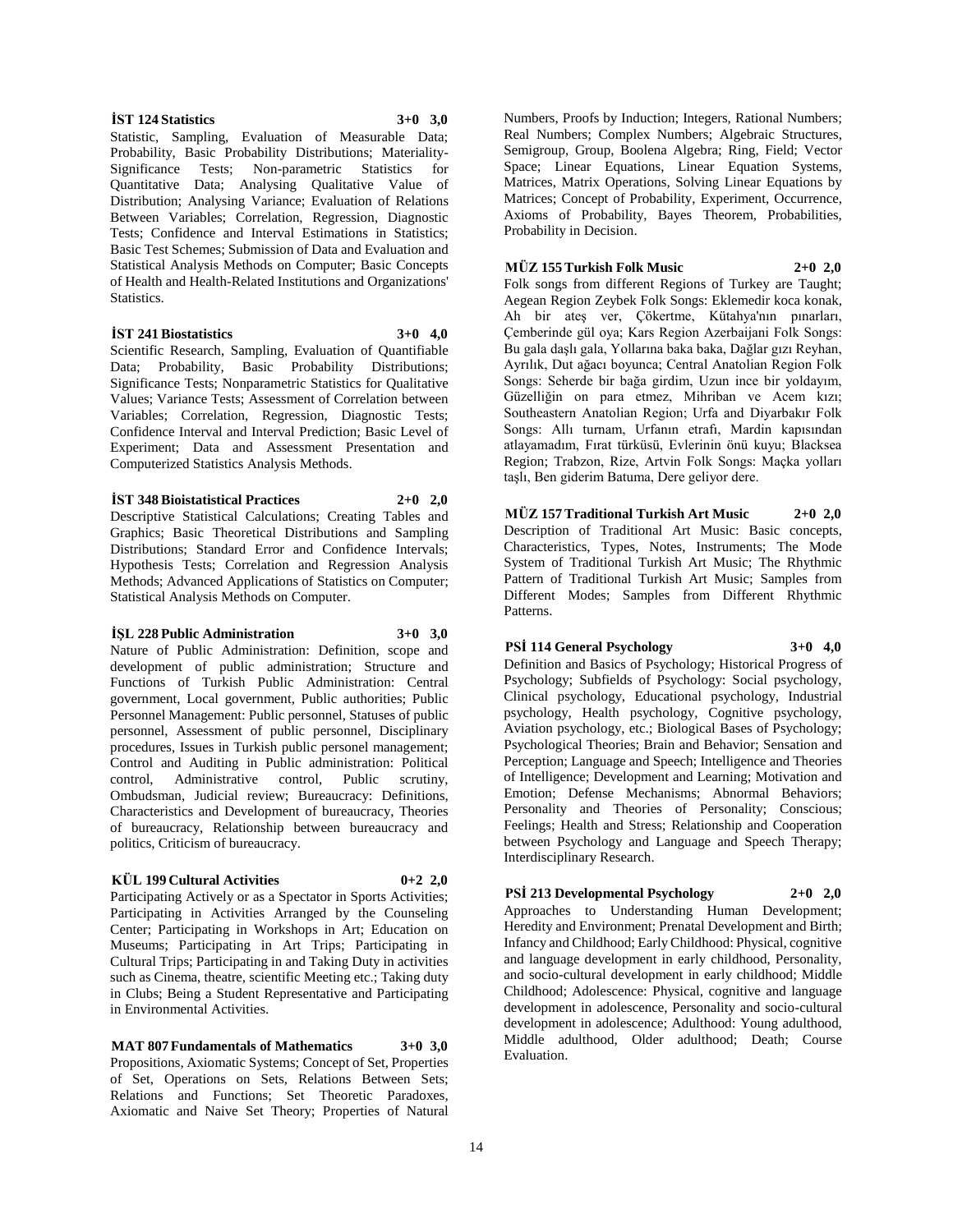**PSİ 231 Development and Learning Psychology 2+0 2,0** Understanding Human Development Approaches; Heredity and Environment; Prenatal Development and Birth; Infancy and Childhood; Early Childhood: Physical, Cognitive and Language Development in Early Childhood; Personality and Socio-cultural Development in Early Childhood; Childhood; Puberty: Physical, Cognitive and Language development in puberty; Adulthood: Early, Middle and Late adulthood; Death; Basic Principles of Learning and How to Use These Principles for Changing Human Behavior; Function and Effect of Memory on Learning; Learning and Forgetting in the Development Process.

#### **PSİ 233 Social Psychology 2+0 2,0**

Introduction to Social Psychology; Basic Concepts and Approaches; Social Psychology As a Sub-Discipline of Psychology; Social Perception and Theory of Attribution; Social Attitudes and Attitude Changes; Process of Motivation and Social Motivations; Emotions and Social Dimension of Emotions; Moral Development and Moral Development Theories; Social Environment and Personality; Social Influence and Conformity.

#### **SAĞ 111 Public Health 2+0 2,0**

Levels of Public Health Protection; Early Diagnosis, Treatment and Rehabilitation; Health Education for the Public; Non-formal Health Education; Formal Health Education; Factors Affecting Health Education; Education Methods: Excursion, Lecture, Conference, Panel, Group Discussion; Subjects of Public Health: Hygiene, Sanitation, Nutrition, Reproductive Health, Family planning, Communicable diseases, Aging, Accidents; Health Administration and Legislation.

#### **SAĞ 118 Health System and Legislation 1+0 1,0**

Health System in Turkey; Concepts Related to Health Legislation; Topics in Health Legislation; Resources of Health Legislation: International resources of health legislation, National resources of health legislation; Health Rights; Treatment Agreement: Parties of treatment agreement, Content of treatment agreement; Rights and Responsibilities of Health Foundations and Institutions; Rights and Responsibilities of Health Personnel: Rights and Responsibilities of doctors, Rights and responsibilities of other health personnel; Rights and Responsibilities of Patients.

**SAĞ 120 Child Health and Child Neurology 3+0 3,0** Problems in Prenatal, Natal and Postnatal Periods; Neurological Development in Neonatal and Infantile Periods; Prevention, Screening, Differential Diagnosis and Clinical Evaluation; Common Pediatric Problems and Their Effects on Neurological Development; Etiology of Neurogenic Communication Disorders.

**SAĞ 122 Health System and Legislation 2+0 2,0** Health System in Turkey; Concepts in Health Legislation; Topics in Health Legislation; Resources of Health Legislation: Resources of international health legislation, Resources of national health legislation; Health Rights; Treatment Agreement: Parties to treatment agreements,

Content of treatment agreements; Rights and Responsibilities of Health Foundations and Institutions; Rights and Responsibilities of Health Personnel: Rights and responsibilities of doctors, Rights and responsibilities of other health personnel; Rights and Responsibilities of Patients.

### **SAĞ 226 Health Policies 2+0 3,0**

Concept of Health and Health Policy; Political Economy of Health; Situation of Healh in the World and Priority Problems: In general, Example from various countries; International Health Systems and Policies; Objectives and Strategies of International Health Policies; International Regulations Related to Health; International Health Institutions and Their Functioning Mechanisms; Changing Dynamics of International Health Policies; Searches for the Solution of Health Problems: In general, in Turkey, Example from various countries.

# **SAĞ 305 First Aid in Health Services 2+1 3,0**

Social Importance of First Aid; Aims of First Aid; Life Saving in case of an Accident or Danger; Preventive Unmedicated Intervention in First Aid; Steps for Saving Life and Keeping Alive; Precautions to be Taken by a First-Aid Provider; First Aid Kit; Drowning and Respiratory Safety; Emergency in Bleeding Control and Blood Circulation Safety; Symptoms of Hemorrhage and First Aid; Diagnosis of Loss of Consciousness and First Aid; Symptoms of Shock and Coma Symptoms.

# **SAN 155 Hall Dances 0+2 2,0**

Basic concepts. The ethics of dance, Dance Nights, Dance Costumes, National International Competitions and rules/grading, Basic Definitions, Classifications of Dances: Social Dances; Salsa, Cha Cha, Samba, Mambo, Jive, Rock'n Roll, Jazz, Merenge; Flamenko, Rumba, Passa -Doble, Argentina tango, Vals, Disco, Quickstep, Foxtrot, Bolero, European Tango: Ballroom Dances; Sportive Dances; Latin American Dances; Samba, Rumba, Jive, Passa-Doble, Cha Cha, Standart Dances; European Tango, Slow vals (English), Viyana vals, Slow foxtrot, Quickstep.

**SHZ 103 Introduction to Social Work 3+0 3,0** Definition of Social Work and Fields of Social Work; Basic Concepts and Approaches Related to Social Work; Social Work and Related Disciplines; Historical Development of Social Welfare and Social Work Applications in Developed Countries; History of Social Welfare and Social Work Applications in Developing Countries; Historical Development o Social Welfare State and Social Work in Turkey; Methods of Social Work; Social Work within a Group; Social Work within a Society; Research in Social Sciences; Social Work and Ethic; Characteristics of Social Work.

### **SHZ 104 Field Experience in Social Work Settings 1+1 2,0**

Observation of Social Work Organisations and Social Work Settings Such As Slums and Villages; Preparing A Brief Evaluation Report; Disscussion of Report Results in Small Groups Including Faculty Members.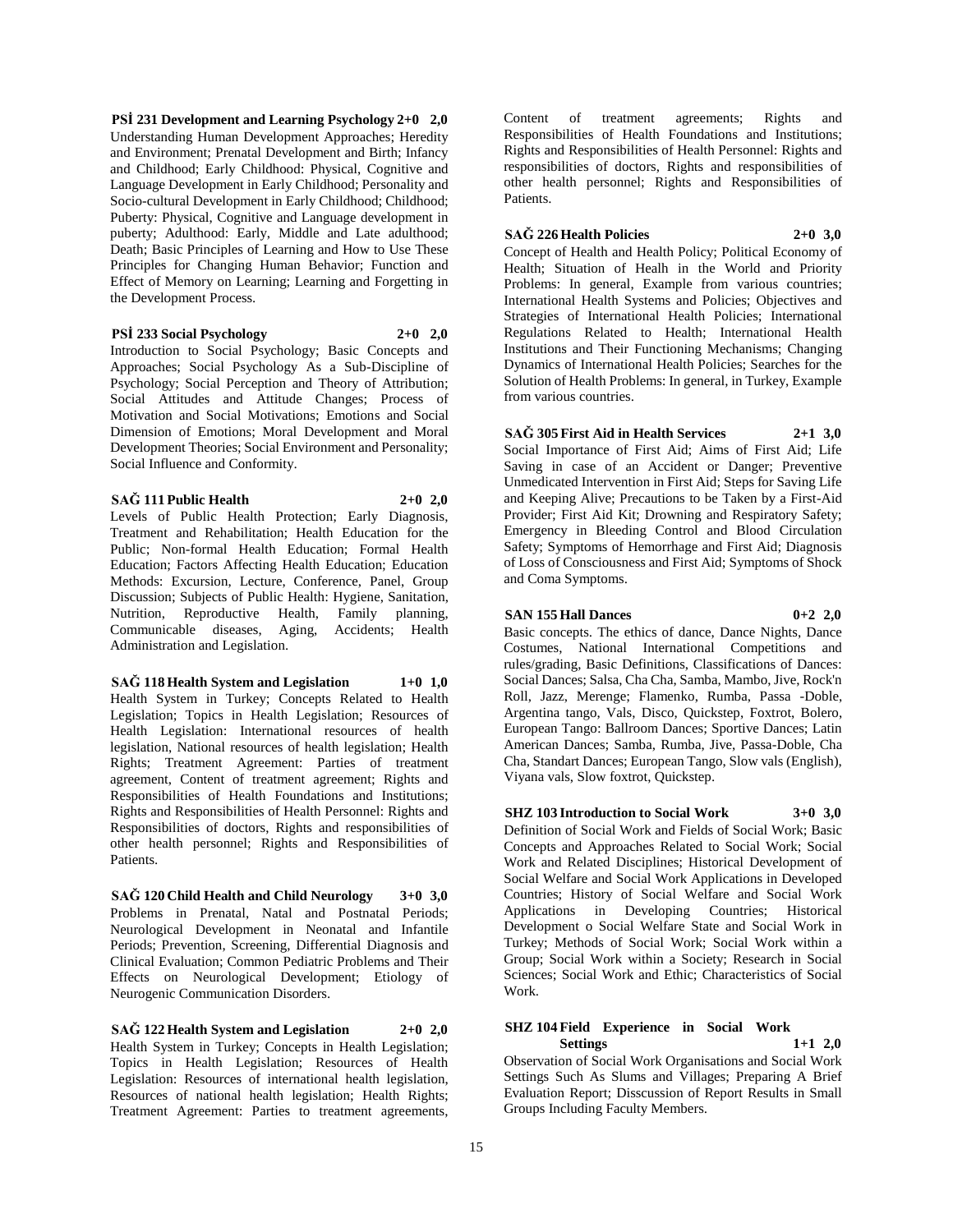#### **SHZ 205 Social Problems 3+0 5,0**

Basic Concepts of and Theoretical Approaches to Social Problems; Socio-Economic Structure and Social Problems; Dynamics of Social Problems; Prevention and Intervention Strategies for Social Problems; Classical Issues in Social Work: Poverty, Disability, Migration, Unemployment, Crime, Traumatic events, and Disasters; Current Issues in Social Work: Child abuse and neglect, Chemical dependency and its treatment, Street children, Elderly diseases, Posttraumatic stress disorder, School-based social work, Homelessness, Lesbian, gay, bisexual, and transgender people and social work; International Developments and Social Work; Social Work and Law.

# **SHZ 206 Social Security and Social Work 3+0 5,0**

Concept of Social Security; Historical Development of Social Security: Historical development of social security in the world, Historical development of social security in turkey; Social Security Systems; Universal Principles of Social Security; Methods of Social Security; Concept of Social Risk; Classification of Social Risk; Category of Social Risks; Benefits of Social Security; Financing of Social Security: Financing sources, Financing methods; Legal Basis of Social Security; Public Services and Social Security; Relationship Between Social Security and Social Work.

**SHZ 207 Human Rights and Social Work 3+0 3,0** Human Rights: Definition, History, Development; Basic Regulations on Human Rights: International regulations, National regulations; Relation between Social Work and Human Rights; Functions and Role of Social Work in the Formation of Human Rights and Democracy Culture; Social Work Problems in the Context of Human Rights; Human Rights Education; Human Rights Practices in School and in the Classroom.

#### **SHZ 209 Non-Governmental Organizations and Social Work 2+0 3,0**

Historical Development of Non-Governmental Organizations; Role and Importance of the Non-Governmental Organisations in Social Development and Social Change; Non-Governmental Organisations and Social Work; Relationship Between Non-Governmental Organisations and Risk Groups; Non-Governmental Organisations and Human Rights; Democracy and Participation; The Concept of Voluntarism and Its Importance for Social Work; Roles of Social Workers in the Organisation, Functioning and Development of Non-Governmental Organisations.

### **SHZ 210 Field Work 1+2 4,0**

Observation of Applications Related to Individuals Within the Scope of Social Work; Preparing Observation Reports; Preparation of a Sample Plan for Social Service Efforts.

#### **SHZ 211 School Social Work 3+0 4,0**

Historical Development of School Social Work; Conceptual Framework and Scope of School Social Work; Importance and Role of School Social Work in Education System; Psycho-Social Problems in Schools; Psycho-Social Characteristics of Applicants; Legislation on School Social Work.

#### **SHZ 212 Record-Keeping and Reporting in Social Work 3+0 4,0**

General Writing Rules and Types of Written Expression; Knowledge and Skills on Reporting Recording, Writing in Social Work; Importance and Purpose of Record Keeping and Reporting in Social Work; Record Types; Record-Keeping in Terms of Social Work Ethics; References, Format and Content in Report Writing; Analysis of Professional Recording Systems; Literature Review; Review and Discussion of Professional Recording Samples.

#### **SHZ 213 Recognition of Self/Others and Communication Management 2+0 1,0**

Recognition of Self and Other Individuals: Aims, Importance, Principles; Functions of Information Gathering; Individual Recognition Techniques and Classification: Success, Ability, Personality, Concern and Attitude questionnaire; Techniques Based on Observation and Principles: Observation.

# **SHZ 214 The Welfare Systems 3+0 3,0**

Basic Concepts Related to Welfare State and Social Work; Reasons for the Emergence of Welfare State: Change in understanding of states, Inter-party competition, Market failures and other reasons; Thought Systems and Understanding about Welfare; Welfare State Systems: The modern welfare state, The corporate welfare state, The residual welfare state and The inchoate welfare state; Historical Background of Welfare States: The period up to the Industrial Revolution, The period between the Industrial Revolution and World War II, World War II and the postwar period and The modern era; Social Work in Terms of Welfare State Systems; Globalization and Welfare State; Crisis in Welfare State and Restructuring of the Welfare State.

#### **SHZ 215 Interviewing Methods and Techniques in Social Work 3+0 3,0**

Interviewing as a Professional Communication Technique; Relationship Between Social Workera and Applicanta; Interview as a communication tool; Interview Methods and Techniques; Interview Process Stages; Importance of Interaction and Interrelationship in Interviewing; Psycho-Social Evaluation; Evaluation of the Interview and Recording; Selected Interview Samples: Individual interviews, Family interviews, Group interviews.

**SHZ 217 Innovative Social Work Approaches 2+0 2,0** Social Service and Social Work in Recent Years; Effects of Global Innovations on Social Work; New Fields Affecting Social Work; Change of Social Work in the Context of Information and Communication Technologies; Future Projections of Social Work; Fields Affecting Social Work in the Context of Development and Change; Current Trends and Changes in Delivery of Social Work.

# **SHZ 218 Health Sociology 2+0 2,0**

Content and Historical Development of Medical Sociology; Biomedical Model of Health; Health in Terms of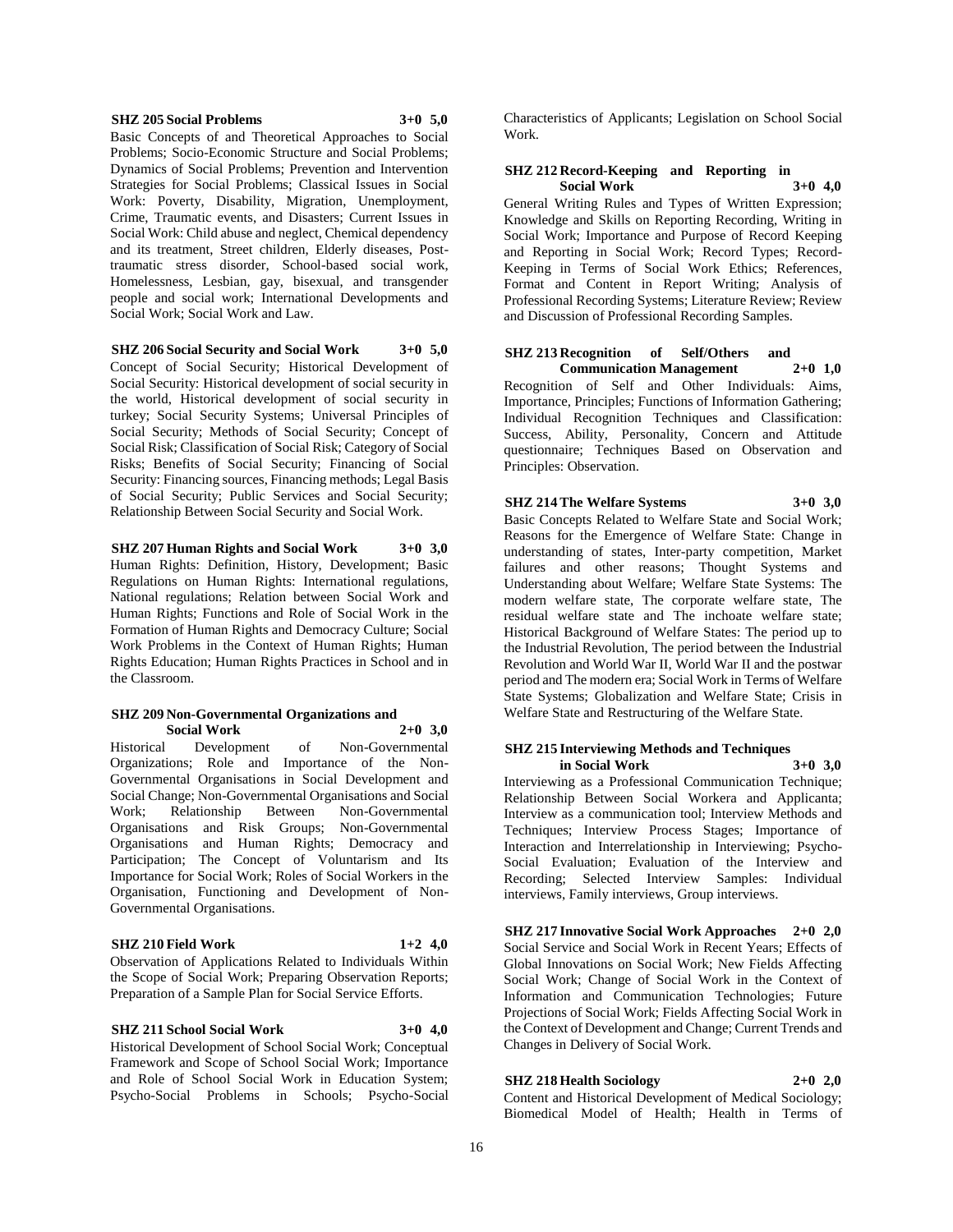Functionalist Approach; Health in Terms of Confrontational Approach; Health in Terms of Interpretive Approach, ; Health in Terms of Poststructuralist Approach; Health Inequalities and Class, Ethnicity, Gender; Comparative Health Systems; Neoliberalism and Health System Reforms; Historical Development of Health Policy in Turkey.

# **SHZ 219 Innovation in Social Work 2+0 2,0**

Definitions and Solutions of Societal, Cultural and Environmental Problems; Projects of Societal Innovation; Groups and Institutions Working for Innovation and Social Benefit; Innovative Solutions to Societal Problems; Production of Sustainable Living and Creative Idea; Culture of Social Innovation and Entrepreneurship; Political, Legal and Cultural Processes; Public Social Responsibility; Local, National and International Social Responsibility; Participation and Cooperation.

#### **SHZ 221 Presentation Skills 3+0 3,0**

Definition and Types of Presentation; Effective Presentation Techniques; Communication Components of Presentation; Presentation and Verbal Communication; Presentation and Nonverbal Communication; Using Body Language; Using Computer in Report Writing; Importance of Knowledge and Skills of Writing, Recording and Reporting in Social Work; General Rules of Writing and Types of Written Expression; Ethics in Report Writing; Examples of Recording and Reporting Techniques in Social Work; Rules of Citation; Presentation Skills and Using Computer.

**SHZ 222 Applications in Social Work 0+3 3,0**

Institutions and Organizations of Social Work; Practices in Social Work Institutions; Integration of Informational Base of Social Work, Value Orientation and Methodology of Social Work; Participant Observation with Family, Group, Organization and Society Micro, Mezzo and Macro Level under the Supervision of a Faculty Member with Holistic Approach; Reporting the Study.

**SHZ 223 Social Work Legislation 3+0 4,0**

Relationship Between Social State and Social Service; Constitutional Foundations of Social Service; Regulations on Adoption; Regulations on Guardianship; Regulations on Custody; Regulations on Military Service and Education; Regulations on the Handicapped; Regulations on Children, Women and Family; Regulations on the Aged; Regulations on Health; Regulations on the Criminal Law; Regulation on the Criminal Procedure Law; International Regulation on Social Services.

**SHZ 225 Human Behavior and Environment I 3+0 4,0** Biological, Psychological, Social Change and Development of Human (Psychological and Social) from Infancy to Adulthood; Theories and Knowledge of Human Evolution; Human-Environment Interaction and Its Effects on Human Development; Theories of Personality; Psychodynamic Theory and Theory of Psycho-social Development; Theory of Cognitive Development; Behavioral Approach; Social Environment and School.

**SHZ 226 Human Behavior and Environment II 3+0 4,0** Period of Early Adulthood and Biological, Psychological and Social Aspects of Early Adulthood, Specific Problems in Early Adulthood; Period of Middle Age, Biological, Psychological and Social Characteristics in Middle Age, Specific Problems in Middle Age; Period of Old Age and Biological, Psychological and Social Characteristics in Old Age; Human-Environment Interaction and Its Effects on Human Development; Theories of Personality.

**SHZ 310 Migration and Social Work 3+0 4,0** Migration Trends and Global Change; Migration in Turkey: Historical development, Causes and Types; Migration Process and Its Stages; Protection of Immigrants: International principles and standards for the protection of migrants, Policies for the protection of migrants; Immigrants Rights; Problems of Immigrants; Problems Faced by Women Migrants; Problems Faced by Asylum Seekers and Refugees; Problems Faced by Victims of Trafficking; Social Work with Migrants, Asylum-Seekers and Refugees.

**SHZ 313 Social Work Management 3+0 4,0** Management and Leadership in Social Work: Organization, Management and manager, Relationship between management and leadership, Social worker as a manager; Human Resources Management in Social Work; Quality Management and Quality Assurance Systems in Social Work; Public Relations Management in Social Work; Financial Management in Social Work; Volunteerism and Volunteer Management in Social Work; Central Management and Social Work: Constitutional principles that dominate public administration, Central government organizations providing social work; Local Governments and Social Work.

**SHZ 314 Criminality and Social Work 2+0 3,0** Concepts of Crime and Criminality; Theoretical Approaches to Crime and Criminality; the Justice System: Characteristics of children and the criminal justice systems, Relationship of justice system with education, health and social security system; Individual Factors Leading to Crime; Rights of Individuals Crime-Pushed; Crime Prevention Policies and Social Work Models; Social Work Models for the Rehabilitation of Guilty Individuals.

# **SHZ 317 Arts and Social Work 2+0 2,0**

Definition of Arts and Fields of Arts; Role and Importance of Arts in Human Life; Social Work Practices with Arts; Place and Importance of Arts in Social Work Practice; Effects of Arts on People, Effects of Arts on Beneficiaries of Social Service.

**SHZ 318 Medical and Psychiatric Social Work 3+0 4,0** Legal Framework, Histoy, Description of Medical and Psychiatric Social Work; Patients and Their Problems; Psycho-Social Dimension of Diseases; Medical and Psychiatric Social Work in Hospital Environment and in Society; Social Work Intervention for Patients and Their Families; Roles and Functions of Social Workers; Patient Rights and Ethics; Teamwork and Medical and Psychiatric Social Worker.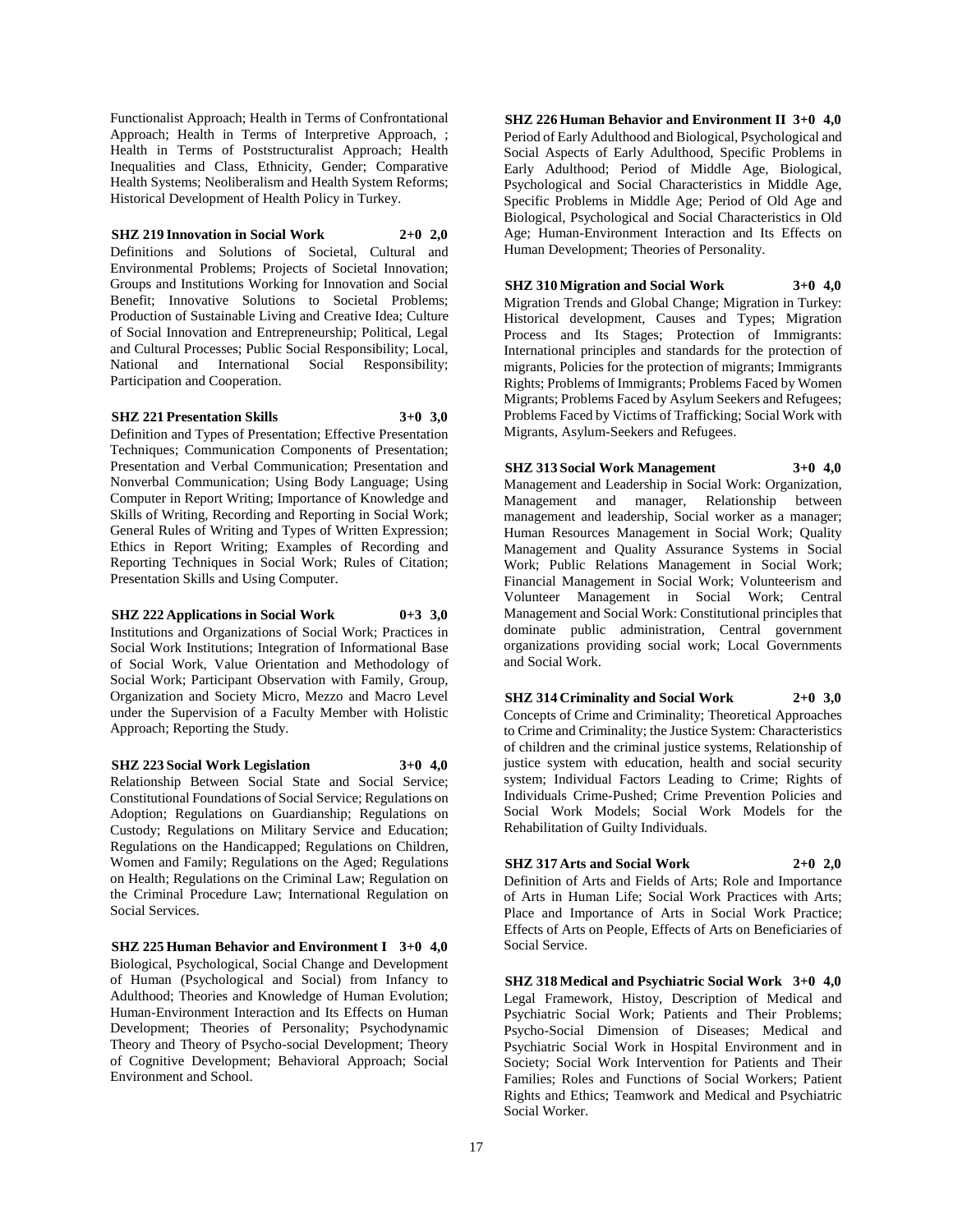**SHZ 320 Families of Disabled Children 2+0 2,0** Terminological Classification of the Concept of Disabilty; Participation of a Disabled Member in Family; Reactions of Family Members to the Participation of a Disabled Person; Models on Adaptitation to Disability: Stage model, Permanent sadness model, Desperation-insignificianceweakness Model; Adjustment of Chaos Theory to Adaptation Process; Psychological Dynamics in Adaptation to Disability; Effects of Cultural Structure on Adaptatiton to Disability; Studies on Families with Disabled Children; Charecteristics of Families with Disabled Children in Turkey.

# **SHZ 321 Sports and Social Work 2+0 2,0**

Definition of Sport and Types of Sport; Sport Ethics; Role and Importance of Sports in Human Life; Importance of Sports for Risk Groups; Social Work Practices with Sports; Sports Therapy, Sports as a Leisure- Time Activity; Place and Importance of Sport in Social Work Practice; Effects of Sports on People, Effects of Sports on Beneficiaries of Social Service.

**SHZ 323 Child Protection and Care Systems 2+0 2,0** Concepts of Child Protection and Care Systems; Child Protection and Social Policy; Legal Bases of Child Protection and Care Systems: International legislation, National legislation; Children with Special Needs and Support; Care Systems for Children; Care Systems for Children in Turkey: Care in family, Institutional care.

#### **SHZ 324 Street Social Work 2+0 2,0**

Street as a Social Environment; Children at Risk, Street Children, Problems Faced by Street Children; Street Social Service: Institutional and community-based services; Relations with Non-Governmental Organizations and Related Institutions; International and National Regulations.

**SHZ 325 Theories of Social Services I 3+2 6,0**

Theoretical Bases and Practical Principles According to the Generalist Social Work Approach; Analysis of the Issues on Which Generalist Social Work Practice Is Based; Basics of Social Services as a Discipline and Profession; Knowledge Base of Generalist Social Work Practice, Eclectic Knowledge Base, Theoretical Basis of Social Services and Analysis of Theories (Systems Theory and Ecological Perspective, Problem Solving and Empowerment Approach etc.); Intervention Levels of Generalist Social Work Practice for Individuals, Groups and Community; Recognition of Individuals and Multidimensional Assessment; Interviews with Clients with Various Psycho-Social Features, Intervention Techniques and Methods; Social Work Values and Objectives; Functions and Roles of Social Work, Skills Needed to Make Changes; Planned Change Process in Social Work Intervention.

#### **SHZ 326 Theories of Social Work II 3+2 6,0**

Group-Based Study as a Mezzo-Level Intervention in Social Work; Group Dynamics; Social Work Intervention Methods and Techniques in Group Studies; Types of Group; Structures of Group; Group Studies and Planned Change Process; Role and Functions of Social Workers in Group

Studies; Family System; Evaluation of Family; Functional-Dysfunctional Features of Family System; Communication Problems in Family; Social Work Intervention Skills and Plans in Family Studies.

# **SHZ 327 Gender and Social Work 3+0 3,0**

Basic Concepts of Gender and Women's Studies; Emergence and Development of Women's Movements; Feminist Theories; Women's Bodies; Women's Policy; The Position of Women in Social and Economic Life; Women's Rights; Problems Faced by Women: Inequality, Discrimination, Harassment and Violence; Types of Violence Against Women; Reaons of Violence Against Women in Society; Relationship Between Patriarchal Structure in Society and Violence Against Women; Comparison of Different Cultures, Patriarchal Structure ve Violence; The Position of Social Work in Combating Women's Issues.

### **SHZ 328 Measurement and Evaluation in Social Services 3+0 3,0**

Importance and Role of Measurement and Evaluation in Social Work; Basic Concepts of Measurement and Evaluation; Required Qualifications of Measurement tools; Measuring Tools Used in Health Sciences and Properties; Measurement Tools Based on Traditional Approaches; Basic Statistical Procedures Performed on Measurement Results; Development of Measurement Tools Related to the Field.

**SHZ 329 Labor Relations and Social Work 3+0 3,0** The Concept, Subject and Scope of Labor Relations; Relation between Industrial Relations and Social Work; System of Labor and Industrial Relations; Theoretical Approaches to Labor Relations; Core Values Governing Labor Relations; Role and Interaction of Social Work in Labor Relations; Globalization and Labor Relations; Effects of the Type of New Labor in Labor Relations; New Labor Problems and Social Work Approach.

**SHZ 331 Urbanization and Social Work 3+0 3,0** Rural and Urban Environments: General characteristics and differences; Concepts Related to Urbanization: City, Urbanization; Urban Theories; Causes of Urbanization: Economic, Technological and Political; Emergence and Development of Cities; Urbanization Problems: Integration with the city, Adaptation to the city, Poverty, Unemployment, Homelessness, Substance abuse, Social exclusion, etc.; Policies for the Solution of Urbanization Problems; Social Work Intervention to Urbanization Problems.

**SHZ 332 Social Work with Disabled People 2+0 2,0** Conceptual Framework and Definitions of Disability; Classification of Disability; Social Attitudes Towards Disabled People and Historical Development of Attitudes; Disabilities in National and International Texts; Disability-Related Social Work Intervention; Contemporary Service-Oriented Model of Disability; Requirements Determining the Success of Social Work Intervention; Disabled People and State Policy; Related Sample Projects in Turkey and World.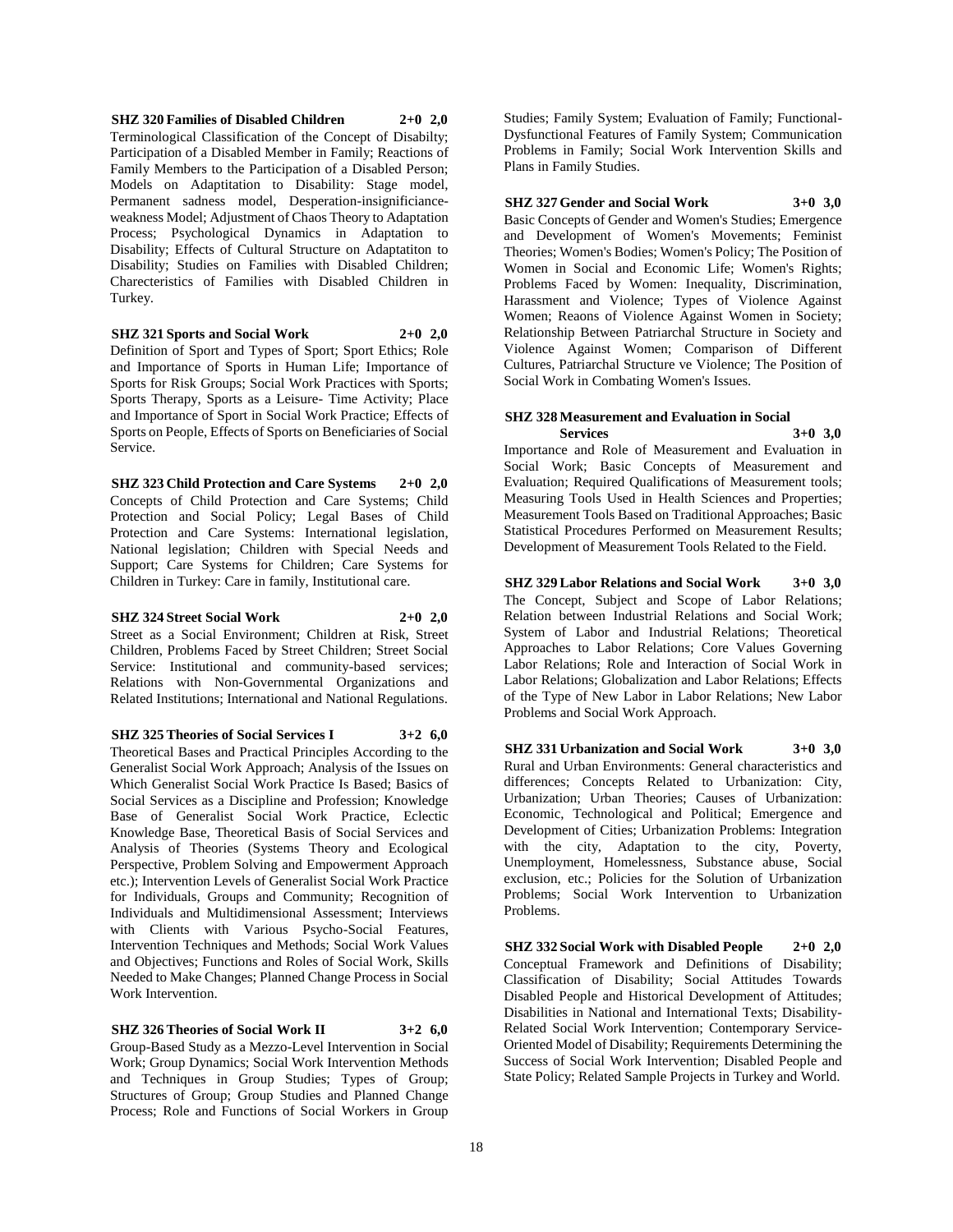#### **SHZ 333 Social Responsibility 2+0 2,0**

Historical Development of the Concept of Social Responsibility; NGOs and Social Work; Relationship between Civil Society Organizations and Risk Groups; Social Responsibility and Human Rights; Democracy and Participation; Concept of Volunteering and Its Importance in Social Work; Role and Skills of Social Workers in the Establishment, Functioning and Development of Civil Society Organisations; New Social Movements in Turkey and in the World: Definitions and Concepts; Operating Systems and Principles of the Civil Society: Public Relations; Right-Based Civil Society Organizations in Turkey (Human Rights, Women, Environment, Culture, Disability, Child, Youth); Role of Social Movements in Civil Society Organizations; Public Benefit.

#### **SHZ 334 Family, Social Support and Rehabilitation Counseling 2+0 2,0**

Basic Concepts in Counseling and Advisory in the Social Work; Consulting Services; Clients' Rights; Concept of Social Support; Participation of Different Disciplines; Team Work; Importance of Family Medicine; Cooperation with Family Physicians; Social Support Counseling in the World and in Turkey in Family; Applied studies.

#### **SHZ 335 Stress Management 2+0 2,0**

Factors of Stress; Stress Management in Crisis Environment; Types of Stress and Organizational Stress; Coping with Stress and Stress Management; Effects of Stress by Personality Traits; Sources of Stress and Situations Provoking Stress; Types of Behavior in the Face of Stress; Effective Methods (Organizational - Individual Strategies) in Stress Management; Effects of Stress on Individuals and Institutions; Potential Sources of Stress Faced by Social Workers; Conflict and Awareness of Stress.in Social Work Focus Groups.

#### **SHZ 336 Demography 2+0 20,0**

Changes in Key Features of Demographic Structure; Changes in Population Size and Growth Rate; Age, Birth and Death, Changes in Life Expectancy at Birth; Fertility Level and Pattern; Turkey's Demographic Transformation; Population Movements in the World and in Turkey and Population Trends, Regional Population Trends in Turkey.

**SHZ 338 International Norms of Social Work 3+0 3,0** Definition of the Concept of Norm; Importance of the Concept of Norm in Social Work; The Concept of Social Work in International Law, Determining Norms and Values on Social Work Models; Determination of International Norms of Social Work in National Social of Norms in Social Work; Impact of International Norms of Social Work on National Norms of Social Work; Relations between International and National Norms of Social Work.

#### **SHZ 340 Social Policy, Theory and Applications 2+0 2,0**

Basic Concepts; Objectives and Scope of Social Policy; Tools and Limitations of Social Policy; Historical Development of Social Policy in Turkey and World; Comparative Analysis of Social Policies; National and International Dimensions of Social Policies; Major

International Institutions and Organizations of Social Policies and Their Functioning; Financing of the National Social Policy; Fundamental and Current Issues in Social Policies..

**SHZ 342 Forensic Social Work 3+0 3,0** Forensic Social Work: Definition, History, Legal framework; Intersections Between Law and Social Work

Practice; Rights and Needs of Juvenile and Young Offenders in Convention on the Rights of the Child and Declaration of Human Rights; Causes of Delinquency Related to Social Systems at Macro, Meso and Micro Levels; Intervention in Juvenile, Women and Adult Delinquency; Characteristics of Juvenile Justice System and Criminal Justice System and Their Relationship with Welfare, Education, Health and Social Security Systems; Preventive and Rehabilitative Models with Children, Youth, Women and Adult Criminals.

**SHZ 344 Poverty and Social Work 3+0 3,0** Problem of Poverty in the World and in Turkey; Causes of Poverty; The Micro, Mezzo and Macro Variables of Poverty; Population Groups Affected by the Problem of Poverty; International and National Dimensions of Fight Against Poverty; Role and Importance of Social Assistance and Social Work; Practices in Fight Against Poverty in the World and Turkey.

**SHZ 409 Social Work With the Elderly 2+0 2,0** Position of Elder People in Society and Attitudes Towards the Elderly in Society; Social-Psychiatric Problems Faced by the Elderly, Their Needs and Expectations; Causes of the Need for Social Services for the Elderly; Social Work Models and Practice; Legal Framework of Social Work Practice for the Elderly in Turkey; The Aged Population in Turkey and Social Work Practices; Case Studies in Turkey and in the World.

#### **SHZ 415 Social Work With Families, Children and Young People 2+0 3,0**

Family in the Changing Society; Family Policies, Programs and Projects; Structure, Life Cycle and Communication in Family; Evaluation from the Perspective of Social Environment; Problems Between Families; Domestic Violence; Spouse and Child Abuse, Divorce and Separation, Leaving Home; Holistic Interventions in Family; Treatment and Rehabilitation; Human Differences and the Family; Power Distribution in Family; Case Studies in Turkey and in the World.

#### **SHZ 416 Social Work in Disasters 2+0 2,0**

Concept and Scope of Crisis; Concept and Scope of Disaster; Disasters in Turkey and in the World; Psychological, Emotional and Economic Problems Faced by Population Groups (i.e. Children, Women, Elderly) in Disasters Such as Earthquakes Floods, Accidents, Wars, etc., and Their Reactions to These Problems; Social Work Intervention in Crises; Disaster Management; Legal Regulations Related to Disasters; Disasters and Social Services, Social Support Systems and Social Work Practices.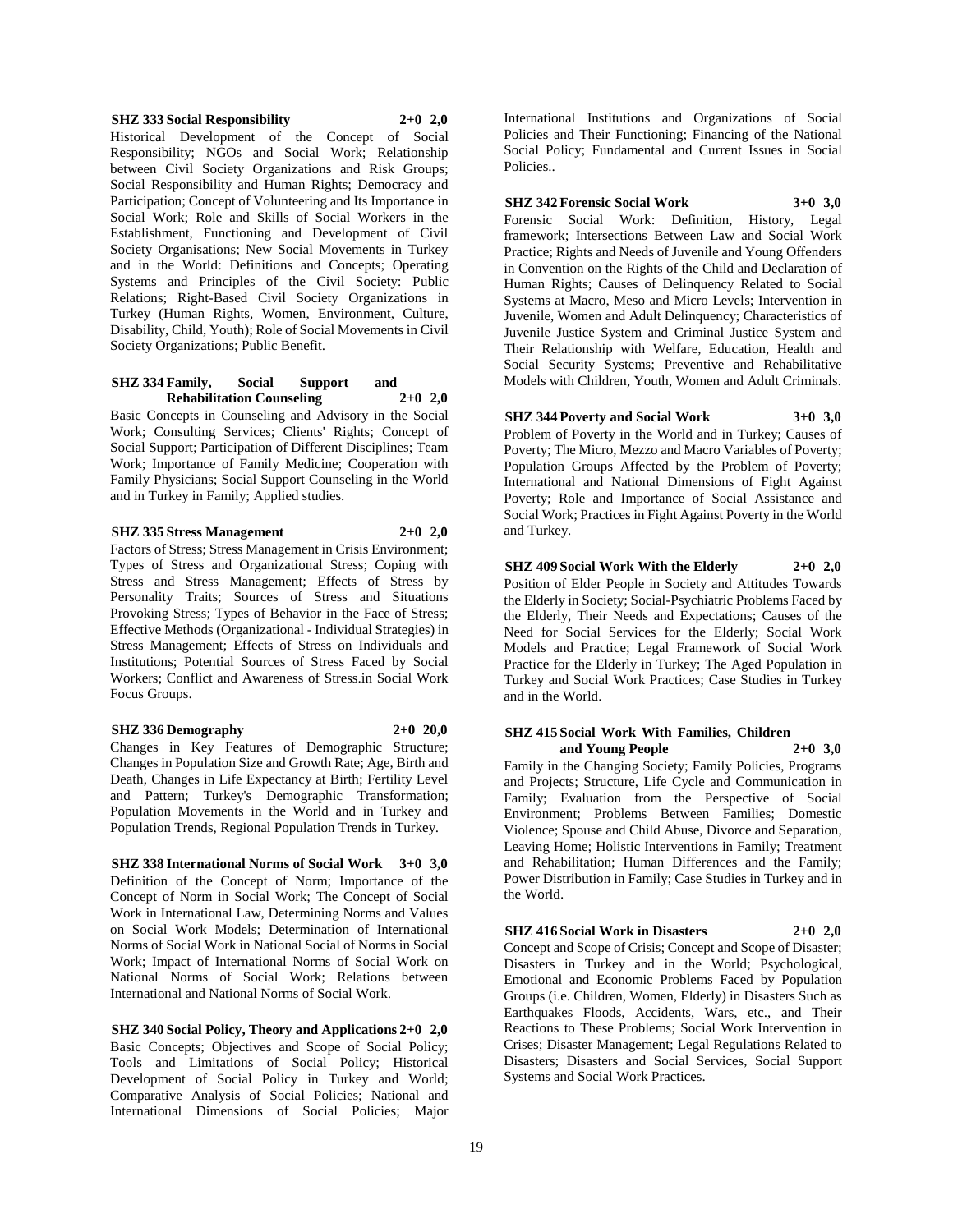**SHZ 423 Theories of Social Services III 3+2 6,0** Macro-Level Community Based Study within Social Work; Social Planning, Social Development, Macro Level Community Organization in Social Work Practice; Roles and Functions of Social Workers in the Community-Based Work, Recognition of Social System; Evaluation of the Society, Communication Problems in the Society; Intervention Skills and Plans in Community-Based Social Work.

# **SHZ 425 Graduation Project I 2+5 10,0**

Determination of Information Resources on a Specific Topic; Access to Information Resources on the Internet and in the Library; Analysis of Information Obtained ; Evaluation of Studies on the Topic; Development of an Idea about Study Method; Collecting Data; Sharing All Data with Course Instructor.

#### **SHZ 426 Graduation Project II 2+5 10,0** Implementation of a Unique Project within Framework of Preparations in Graduation Project I; Reporting the Project; Presentation.

**SİY 104 Political Science 3+0 3,0** Fundamentals of Political Science: Topic, Scope, Main characteristics; Politics and Science; Contemporary Developments in Political Science; Religion and Politics; Politics and Ethics; State and Government; Political Myths and Ideologies; Political Systems and Regimes; Political Power: Political parties and elections, Pressure groups; Classical and Democratic Elite Theories; Political Pluralism; Public Opinion; Propaganda: Media and Politics; Political Conflict; Conflict Resolution.

#### **SNT 155 History of Art 2+0 2,0**

History of Civilization and Evolution of Art: Prehistory to Present; Concepts and Terminology in Art with Samples; Interrelation among Art-Religion and Society; Effects of Religion on Artistic Development; Reflections and Interpretations of Judaism, Christianity and Islam on Art; Renaissance: Emergence, Effects, Artists, Works of Art; Architecture and Plastic Arts; Art in the 19th and 20th Centuries: Relevanceof the main historical events of the period.

#### **SOS 119 Introduction to Sociology 3+0 4,0**

Introduction to Sociology; Methods and Research Strategies in Sociology; Theories of Sociology; Culture; Socialization; The Family; The Economy; Education and Training; Understanding Religion; Political Institutions; Population; Social Groups; Social Stratification; Social Change; Urbanization and Urban Social Problems; Industrialization Process and Effects of Industrialization; Characteristics of Industrial Societies; Crime and Deviance; Environment and Environmental Issues; War and Society.

### **SOS 155 Folkdance 2+0 2,0**

Dance in Primitive Cultures; Dance in Earlier Civilizations; Dance in the Middle Age and Renaissance; Dance in the 18th and 19th Centuries; Dances of the 20th Century; Ballet; Turkish Dances; Emergence of Folkdance; Anatolian

Folkdance: Classification, Accompanying instruments; Methods and Techniques of Collecting Folkdance; Problems in Collecting Folkdance; Teaching of Folkdance; Adapting Folkdance for Stage: Stage, Stage aesthetics and Choreography, Orientation and choreography.

**SOS 213 Recent Developments in Sociology 2+0 2,0** Sociology of Pierre Bourdieu with Practice, Culture, Capital, Habitus and Field Theory; Modernity as an Incomplete Project: Jürgen Habermas; Anthony Giddens: Modernity/Late Modernity and Structuration Theory; Reflexive Modernity: Risk society; Manuel Castells: Information Age and Theory of Network Society; Capitalism and the Corrosion of Character- Richard Sennett; Slavoj Zizek: A Thinker from Slovenia to the Universal; Postmodernism and Space: David Harvey.

# **SOS 222 Social Structure of Turkey 3+0 4,0**

Definition of Social Structure; Different Perspectives on the Ottoman Social Structure; Different Conceptualizations of the Ottoman Social Structure: Asiatic Mode of Production, Feudalism; 'Continuity and Break' Discussions on Social Structure; Social Structure of the Republican Turkey; Effects of Political Approaches on Social Structure in the Republican Era; Social Structure of Turkey in Cultural Context; Family Structure in Turkey; Urban and Population Structure.

### **STJ 202** Internship I 0+10 **5,0**

Clinical Observations Related to Language and Speech Disorders; Observations in Private or Public Education Institution or Rehabilitation Institutions; Exchange of Information among Language and Speech Pathologists; Obtaining Information Related to Practices in Different Institutions and Different Patient Groups.

#### **STJ 302 Internship II 0+10 5,0**

Clinical Use of Advanced Knowledge and Skills Related to Language and Speech Disorders; Assessment of People with Different Speech and Language Disorders, Development of Personal Therapy Plans; Development and Use of Appropriate Therapy Materials; Evaluation and Report Writing; Discussions about Cases.

**STJ 403 Speech Sound Disorders Internship 0+4 3,0** Assessment Methods for Speech Sound Disorders; Analysis of Results of Speech Sound Disorder Evaluation; Writing an Evaluation Report for Speech Sound Disorders; Diagnostic Report Writing for Speech Sound Disorders; Developing, Implementing and Reporting on a Therapy Program for Speech Sound Disorders; Request for Consultations from Relevant Assessment and Therapy Teams for Speech Sound Disorders; Evaluation of Effectiveness of Treatment.

#### **STJ 404 Neurogenic Language Disorders Internship 0+4 3,0**

Use of Theoratical Knowledge and Skills about Neurogenic Language Disorders in Clinical Environments; Clinical Practice in Hospitals or Other Institutions Where Neurogenic Language Disorder Therapy Is Offered; Evaluation of Neurogenic Language Disorders; Planning and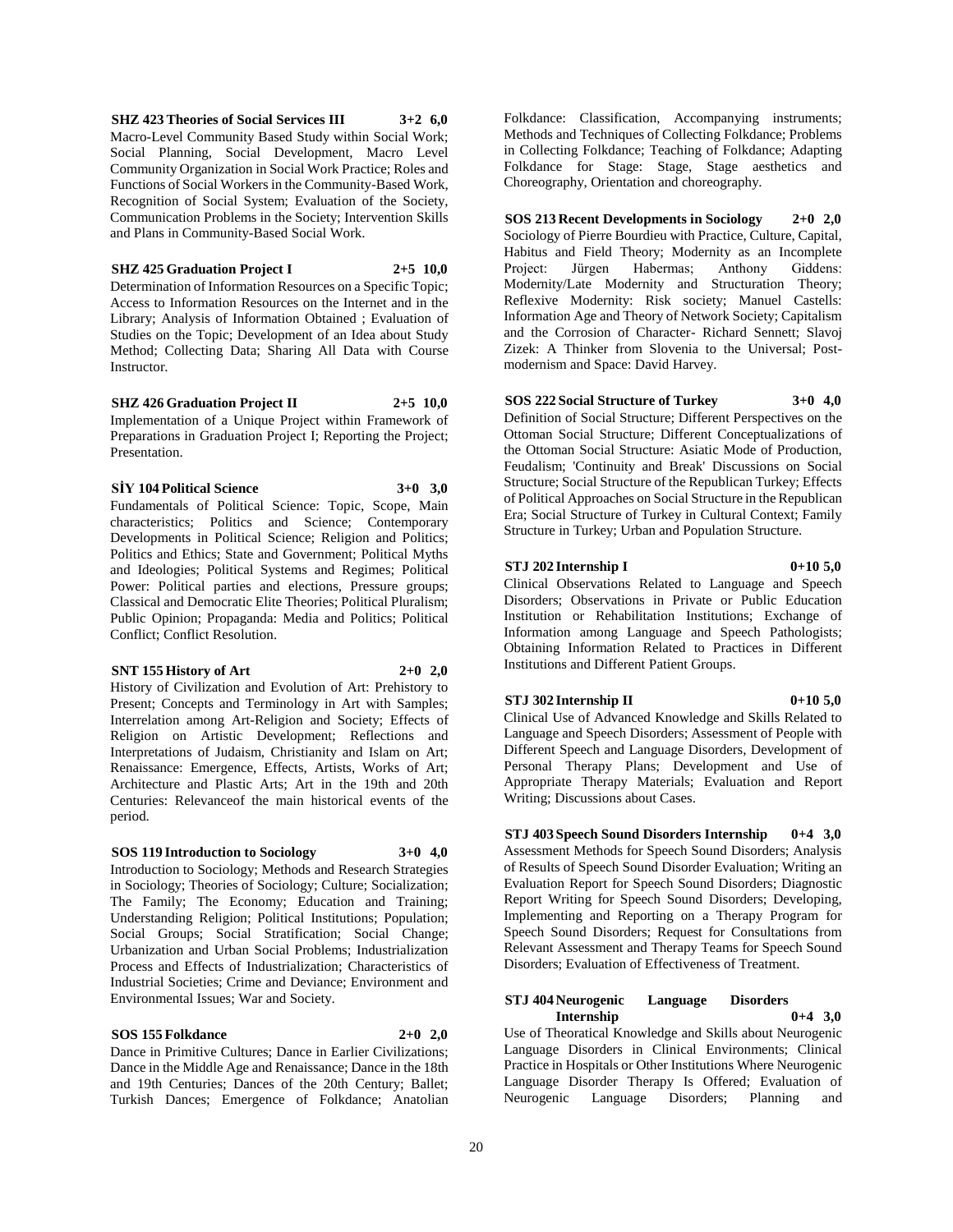Implementing a Therapy Program; Developing and Using Appropriate Materials.

**STJ 405 Fluency Disorders Internship 0+4 3,0** Assessment of People with Fluency Disorders; Determining the Type of Fluency Disorder (Cluttering or Dtuttering) and Developing an Appropriate Therapy Program; Determining and Implementing Appropriate Therapy Plans in Specific Cases.

**STJ 406 Swallowing Disorders Internship 0+4 3,0** Raising Awareness of Swallowing Disorders; Evaluation of Families/Trainers/Nurses; Cycle of Eating, Swallowing and Respiratory Systems; Motor Development System of Swallowing; Case Observation (during Eating, Independent Eating); Nutritional Values; Growth/ Development Curves; Analyses of Malnutrition and Weight Loss Problems; Appropriate Clinical Problem Solving for Clients; Reporting Observed Data; Giving Feedback to Family; Creating a Home Treatment Plan.

**STJ 407 Auditory Rehabilitation Internship 0+4 3,0** Clinical Use of Theoretical Knowledge and Skills Related to Auditory Rehabilitation; Evaluation of Clinical Cases in View of of Evaluation Approaches, Decision-Making by the Type and Degree of Problem and Reporting the Results; Planning an Appropriate Auditory Rehabilitation Program and Reporting on Effectiveness of the Program; Cooperation with professional Staff from Different Disciplines.

**STJ 408 Voice disorders Internship 0+4 3,0** Use of Theoratical Knowledge and Skills about Voice Disorders in Clinical Environments; Clinical Practice in Hospitals or Other Institutions Where Voice Disorder Therapy Is Offered; Evaluation of Voice Disorders; Planning and Implementing a Therapy Program; Developing and Using Appropriate Materials.

**STJ 409 Cleft Palate and Craniofacial Anomalies Internship 0+4 3,0** Clinical Use of Theoretical Knowledge and Skills Related to Head and Facial Anomalies; Evaluation of Clinical Cases in View of of Evaluation Approaches, Decision-Making by the Type and Degree of Problem and Reporting the Results; Planning an Appropriate Auditory Rehabilitation Program and Reporting on Effectiveness of the Program; Cooperation

with professional Staff from Different Disciplines.

**STJ 410 Motor Speech Disorders Internship 0+4 3,0** Transferring the Theoretical Knowledge to Clinical Practice; Making Differential Diagnosis in Motor Speech Disorders; Assessment of Motor Speech Disorders, Creating a therapy plan and applying it, Creating and using the appropriate material.

**STJ 411 Social Work Training I 0+14 14,0** Observations in Social Work Settings; Taking Part in Social Work Organisations as a Participant and Observer in the Framework of a Specific Program; Evaluating Social Work Interventions at Micro, Mezzo, Macro Level within

Framework of the Integration of Theory and Practice by Focusing on Individual, Family, Group, Organization and Community.

**STJ 412 Social Work Training II 0+20 20,0** Observations in Social Work Settings; Taking Part in Social Work Organisations as a Participant and Observer in the Framework of a Specific Program; Evaluating Social Work Interventions at Micro, Mezzo, Macro Level within Framework of the Integration of Theory and Practice by Focusing on Individual, Family, Group, Organization and Community.

#### **TAR 165 Atatürk's Principles and History of Turkish Revolution I 2+0 2,0**

Reform efforts of Ottoman State, General glance to the stagnation period, Reform searching in Turkey, Tanzimat Ferman and its bringing, The Era of Constitutional Monarchy in Turkey, Policy making during the era of first Constitutional Monarchy, Europe and Turkey, 1838-1914, Europe from imperialism to World War I, Turkey from Mudros to Lausanne, Carrying out of Eastern Question, Turkish Grand National Assembly and Political construction 1920-1923, Economic developments from Ottomans to Republic, The Proclamation of New Turkish State, from Lausanne to Republic.

#### **TAR 166 Atatürk's Principles and History of Turkish Revolution II 2+0 2,0**

The Restructuring Period; The Emergence of the fundamental policies in the Republic of Turkey (1923-1938 Period); Atatürk's Principles, and Studies on Language, History and Culture in the period of Atatürk; Turkish Foreign Policy and Application Principles in the period of Atatürk; Economic Developments from 1938 to 2002; 1938-2002 Period in Turkish Foreign Policy; Turkey after Atatürk's period; Social, Cultural and Artistic Changes and Developments from 1938 to Present.

**THU 203 Community Services 0+2 3,0** Various Community Projects: Helping young students during their study periods or after school study sessions, Aiding the elderly in nursing homes, helping disabled individuals with various tasks, helping social services and aiding children with their education etc., take part in the projects which raise environmental awareness, Integrating with the community and enabling use of knowledge

accumulated in the courses.

**TÜR 120 Turkish Sign Language 3+0 3,0** Overview of Sign Language: Characteristics of sign language; History of Sign Language in the World: Emergence of language and sign language, Verbal education and approaches to sign language; History of Turkish Sign Language: Early period, Ottoman period, Period of the Republic of Turkey; Introduction to Turkish Sign Language: Finger alphabet, Pronouns, Introducing oneself and family, Greetings, Meeting, Relationship words; Showing Basic Words: Adjectives: Adjectives of quality, Adjectives of quantity; Verbs: Present tense, Past tense, Future tense, Time adverbs, Antonyms; Healthy Living: Expression of health